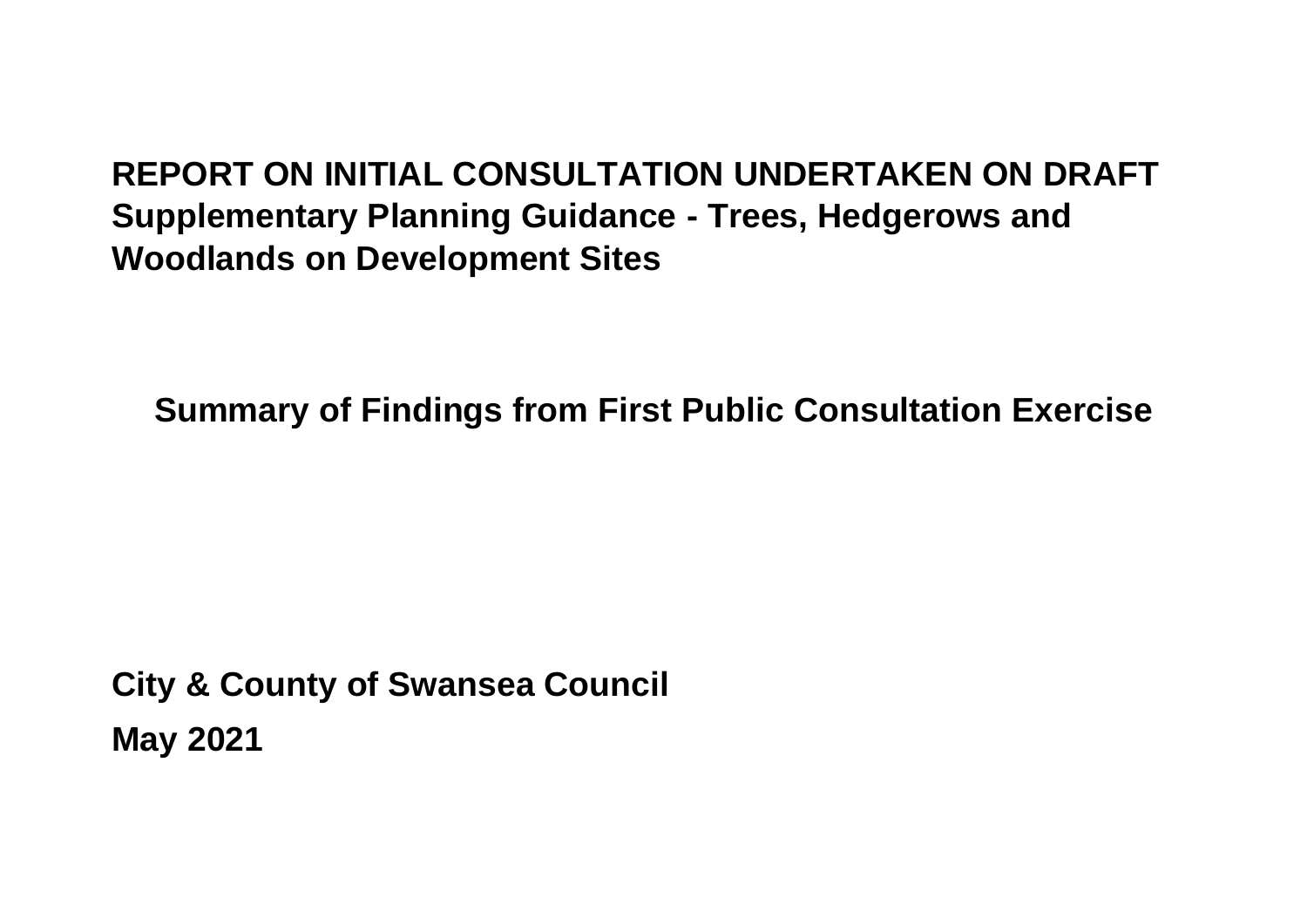# **REPORT ON INITIAL CONSULTATION UNDERTAKEN ON DRAFT SPG – TREES, HEDGEROWS AND DEVELOPMENT, 2020**

# **Summary of Findings from First Public Consultation Exercise**

#### **1. Introduction**

 $\overline{a}$ 

- .1 On **July 2020**, the City & County of Swansea Council Planning Committee approved a draft version of the revised Gower Area of Outstanding Natural Beauty (AONB) Design Guide Supplementary Planning Guidance (SPG) for the purpose of public consultation.
- .2 A six week public consultation and engagement process was undertaken on the draft version of the SPG between **4 th September and 16th October 2020<sup>1</sup>** .
- .3 Face to face public engagement events were unable to occur due to constraints associated with Covid-19 restrictions. Nevertheless, the consultation involved a wide range of awareness raising and engagement activities, including:
	- Print media articles and social media notices before and during the consultation
	- A specific web page created for the SPG that described the consultation, provided a weblink to the document, and a link to the comment form.
	- Notification emails posted to a range of stakeholders, including Councillors
	- Remote briefings to stakeholder groups via Microsoft Teams presentations.
	- Publication of recorded video presentations on the Council's website.

The consultation generated a range of responses from organisations and individuals, some of which were very detailed. These are set out below and includes responses received via email as well as the bespoke web survey.

 $1$  The closing date was extended to 26<sup>th</sup> October 2020 for two specific stakeholders due to an administrative error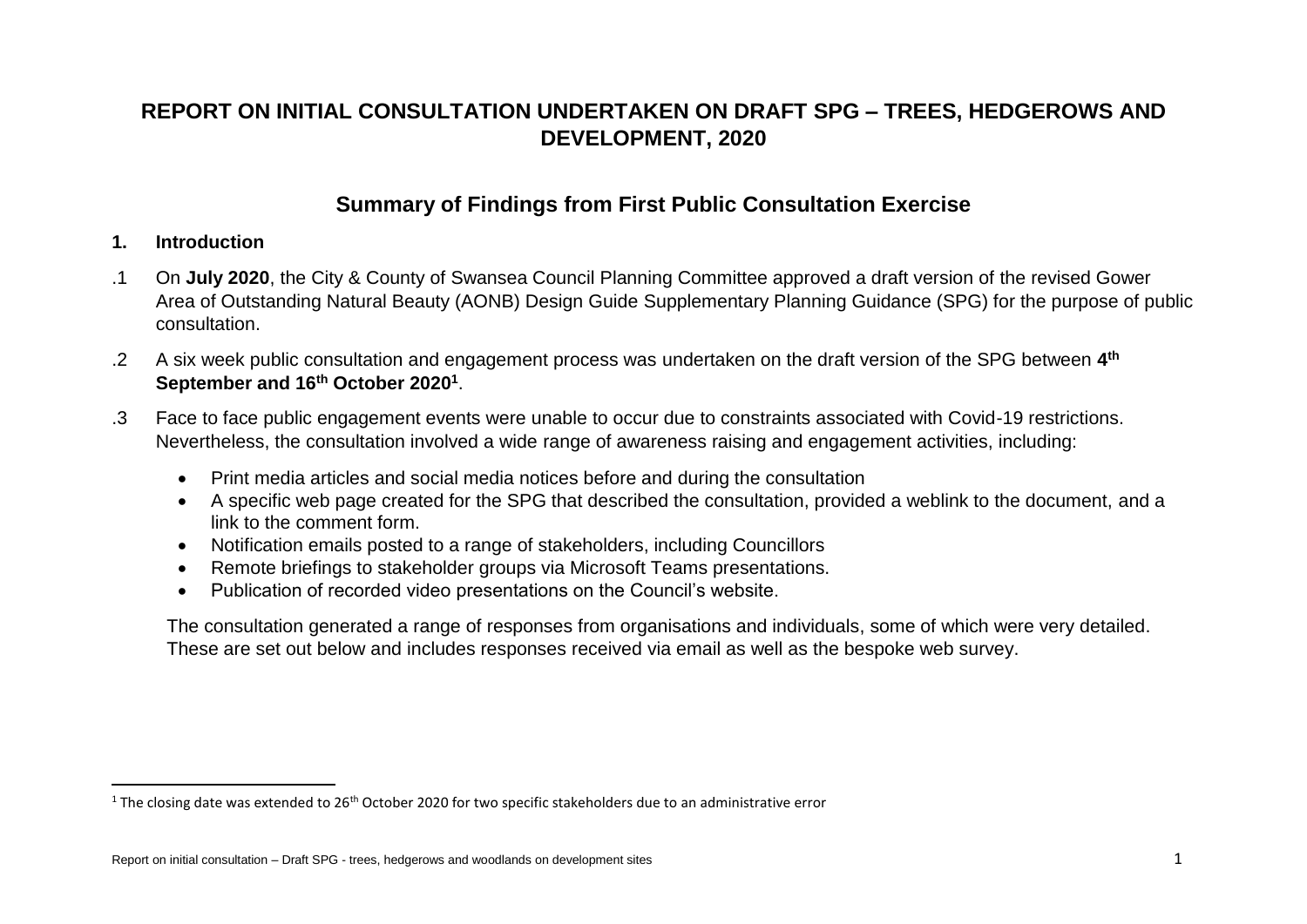| As a Ward Councillor (1)<br>Cllr Lynda James                        | As an agent (e.g. planning consultant, architect) (-)                                                                                                                                 |
|---------------------------------------------------------------------|---------------------------------------------------------------------------------------------------------------------------------------------------------------------------------------|
| As a member of the public $(4)$<br>As the owner of a business $(-)$ | On behalf of an organisation (5)<br>Glamorgan Fungus Group<br>Swansea Tree Forum<br>The Gower Society<br>The Wildlife Trust of South and West Wales<br><b>Natural Resources Wales</b> |

- .4 All of the comments received have been recorded and evaluated<sup>2</sup>. All comments have been categorised into issues/themes in the schedule in Section 2 of this report, and the Council's response provided within a separate column adjacent to each. In addition, the schedule outlines the changes proposed by the Council to the SPG document as a result.
- 1.6 In response to the comments received, and in order to ensure the document reflects the most up to date national planning guidance and policy (including Future Wales published in 2021), the Guide has been subject to further amendments. Due to the nature and extent of the amendments, the document will be presented for a further period of public consultation prior to a final version being produced for formal adoption as SPG. A separate report will be produced to set out the findings of this future consultation process.

<sup>&</sup>lt;sup>2</sup> One respondent provided two separate responses covering the same theme, and both of these have been recorded in this document.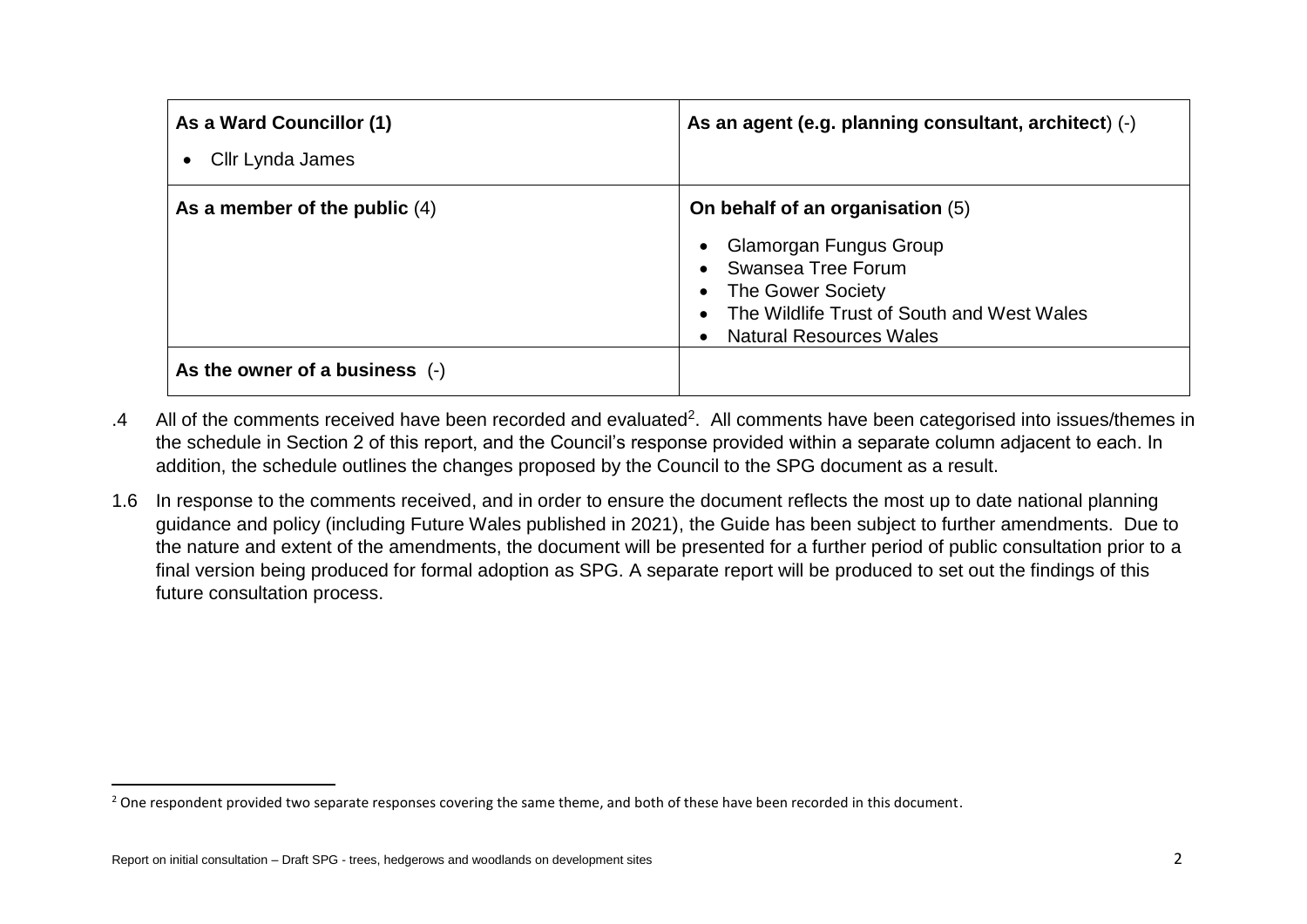### **2. Schedule of Summarised Comments and Responses**

2.1 The following schedule sets out, broken down for each part of the SPG document, the consultation comments raised categorised into issues/themes with the Council's response and the changes that are being proposed by the Council to the SPG document as a result. Page numbers/paragraph numbers refer to are in reference to the original consultation draft version of the document.

#### **Chapter 1: Introduction**

**Question 1:** Do you think the draft SPG contains sufficient and appropriate links to the Swansea LDP and its policies?

**Question 2**: Is the draft SPG clear how relevant legislation and policies relating to trees, hedgerows and woodland will be implemented in Swansea through the planning application process?

Three quarters of respondents agreed that the SPG contained sufficient and appropriate links to LDP policies AND National legislation and policies.

| <b>Summarised Issues</b>                                                                                                            | <b>Council's</b><br><b>Response</b>                                                        | <b>Changes proposed</b><br>to SPG document                                                     |
|-------------------------------------------------------------------------------------------------------------------------------------|--------------------------------------------------------------------------------------------|------------------------------------------------------------------------------------------------|
| LDP Policies expressed in Section 2 should be<br>more clearly referenced and linked to the<br>guidance provided in Sections 3 to 9. | Agree that subsequent<br>sections should be amended<br>to highlight links to LDP<br>policy | Amendments made at Section 3, Section 5.                                                       |
| Overarching concern at recent cases of legal<br>and illegal loss of mature trees. SPG seen as a                                     | The SPG is supplementary<br>planning guidance which                                        | Amend introduction text to clarify that SPG<br>relates only to retention and planting of trees |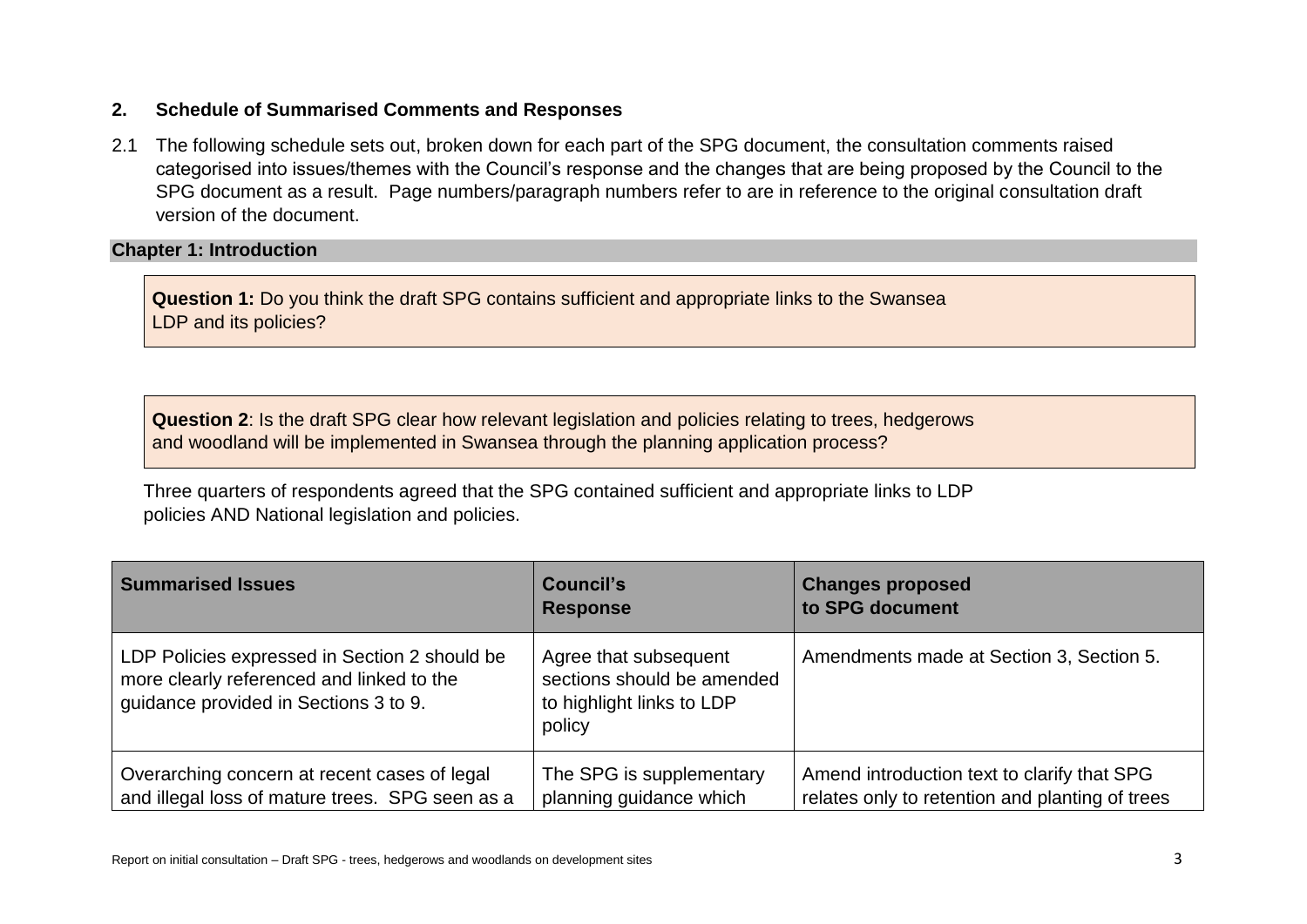| <b>Summarised Issues</b>                                                                                                                                                                                                                                                                                                                 | <b>Council's</b><br><b>Response</b>                                                                                                                                                                                                                                                                                                                                                                              | <b>Changes proposed</b><br>to SPG document                                         |
|------------------------------------------------------------------------------------------------------------------------------------------------------------------------------------------------------------------------------------------------------------------------------------------------------------------------------------------|------------------------------------------------------------------------------------------------------------------------------------------------------------------------------------------------------------------------------------------------------------------------------------------------------------------------------------------------------------------------------------------------------------------|------------------------------------------------------------------------------------|
| key tool which should maximise opportunity to<br>address issues by reflecting best practice on<br>trees and development.                                                                                                                                                                                                                 | seeks to support the<br>implementation of LDP<br>Policy. The loss of trees<br>either legally or illegally only<br>falls within the scope of the<br>SPG where a development<br>requires planning<br>permission. There are<br>number of recent cases<br>where the loss of trees were<br>not within the control of the<br>planning system.                                                                          | which are part of consideration in a<br>development application. See para 1.2<br>÷ |
| Draft wording is overly focussed on retention of<br>the most valuable trees, (i.e. TPO's, veteran,<br>ancient and the best examples of Category A<br>and B Trees). The wording is insufficient to<br>ensure that protection of all trees is maximised<br>and will allow developers to remove all but the<br>highest categories of trees. | The SPG seeks to implement<br>Swansea's planning policy<br>relating to trees as set out in<br>Policy ER 11. The<br>supporting text to this policy<br>is clear at para 2.9.68 that<br>the Plan seeks to retain and<br>protect ALL trees whether<br>they are protected by<br>legislation or not. The Tree<br>SPG focusses on the<br>process to establish and<br>protect the amenity value of<br>trees. However the | No change                                                                          |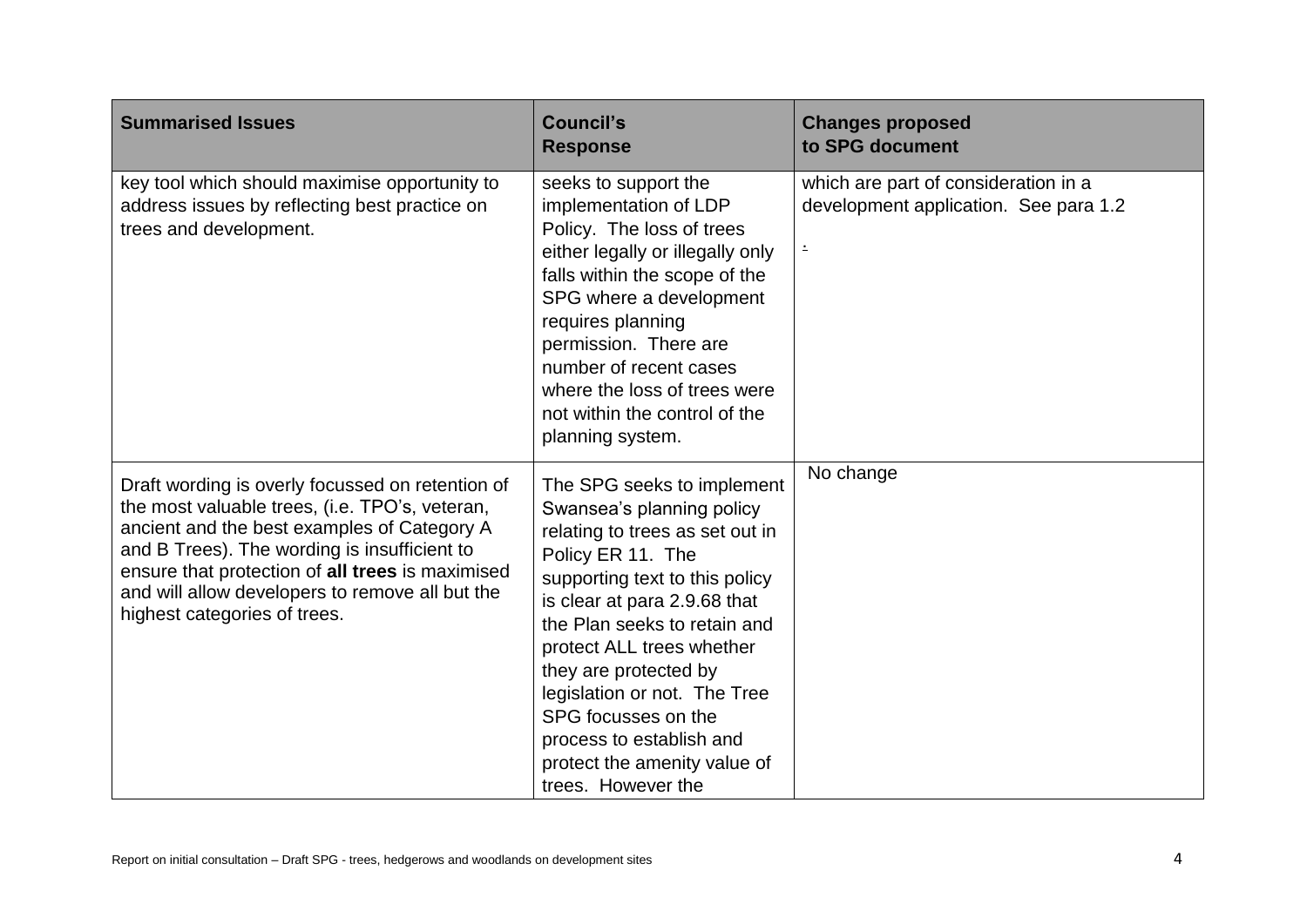| <b>Summarised Issues</b>                                                               | <b>Council's</b><br><b>Response</b>                                                                                                                                                                                                                                                                                                                          | <b>Changes proposed</b><br>to SPG document |
|----------------------------------------------------------------------------------------|--------------------------------------------------------------------------------------------------------------------------------------------------------------------------------------------------------------------------------------------------------------------------------------------------------------------------------------------------------------|--------------------------------------------|
|                                                                                        | document also recognises<br>the ecological and<br>placemaking value of trees,<br>and makes cross references<br>to relevant national and local<br>planning policy guidance to<br>support the process of taking<br>these aspects of the value of<br>trees into consideration in<br>the planning process.                                                       |                                            |
| The SPG should provide stronger<br>drivers/legislation to prevent the felling of trees | The SPG can only implement<br>the existing national<br>legislation and guidance and<br>adopted LDP Policy.                                                                                                                                                                                                                                                   | No change                                  |
|                                                                                        | There is a specific process<br>which must be gone through<br>to determine whether felling<br>of trees will be permitted.<br>However, it should be noted<br>that not all cases of tree<br>felling will be considered as<br>part of a planning<br>application. Trees in the<br>public realm may be affected<br>by schemes such as<br>highways works which will |                                            |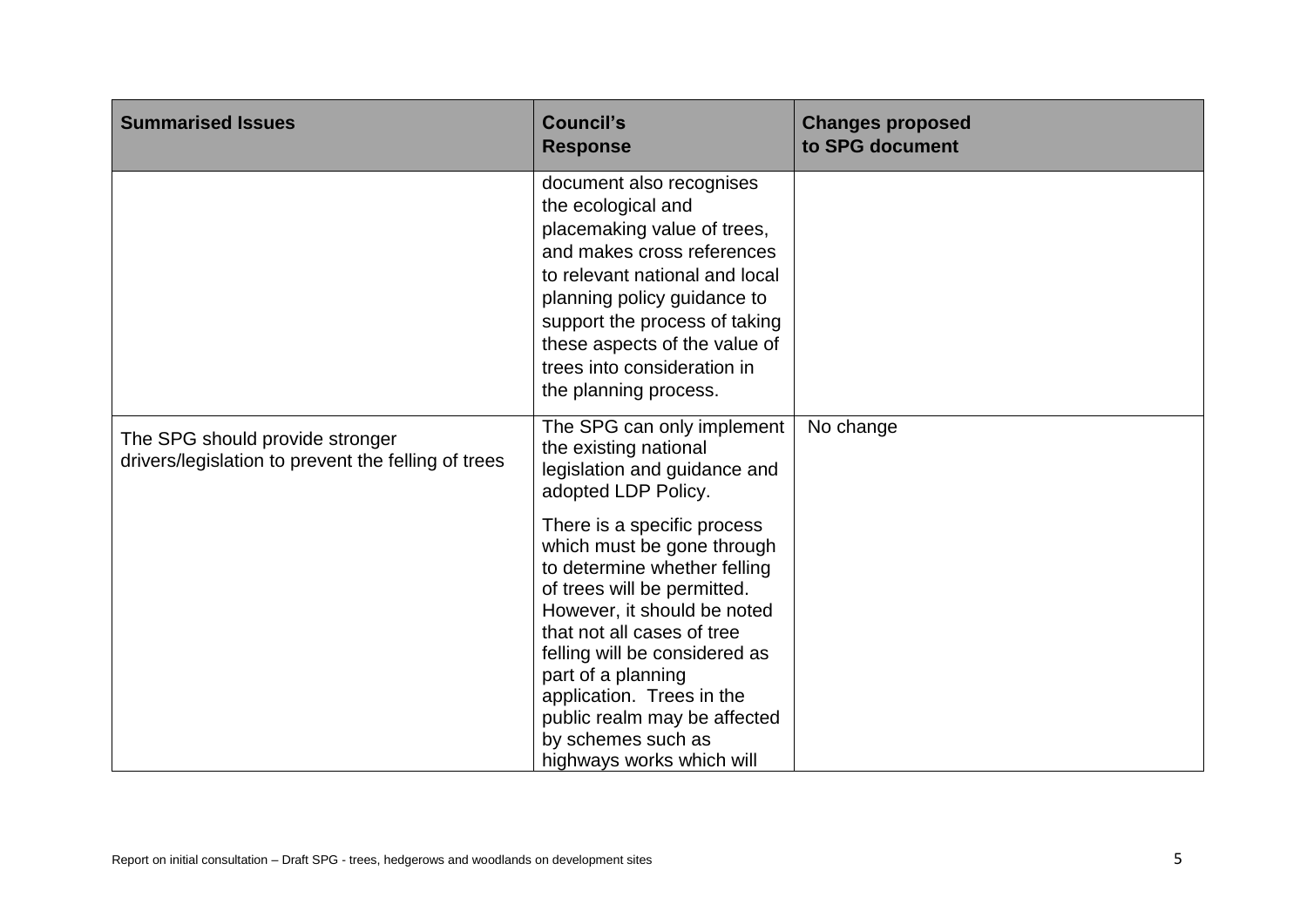| <b>Summarised Issues</b>                                                                                                                                                                                 | <b>Council's</b><br><b>Response</b>                                                                                                                                                                                                                                                                                                                                                                                                                                                             | <b>Changes proposed</b><br>to SPG document                                                                                                                                                                                                                                                    |
|----------------------------------------------------------------------------------------------------------------------------------------------------------------------------------------------------------|-------------------------------------------------------------------------------------------------------------------------------------------------------------------------------------------------------------------------------------------------------------------------------------------------------------------------------------------------------------------------------------------------------------------------------------------------------------------------------------------------|-----------------------------------------------------------------------------------------------------------------------------------------------------------------------------------------------------------------------------------------------------------------------------------------------|
| The SPG should include clear references to key<br>documents including<br>Environment (Wales) Act 2016<br><b>Wellbeing of Future Generations Act</b><br>British Standard for Tree Categorisation.         | not require planning<br>permission.<br>Agree. Section 2 should be<br>amended to make reference<br>to key legislation.<br><b>Particularly recent</b><br>introduction of Future Wales:<br>2040 and update to PPW.                                                                                                                                                                                                                                                                                 | Amendments made to Section 2, to<br>refer to<br>Future Wales 2040, PPW11.<br>Environment (Wales) Act 2016<br>WBFG (Wales) Act 2015<br>Other relevant LDP policies.<br>See para 2.2, 2.3, 2.8, 2.9, 2.12, 2.13.                                                                                |
| References to categorisation of trees and BS837<br>are overly technical not sufficiently accessible for<br>all readers. British Standard documents should<br>be made available on the council's website. | Agree, that requirements of<br>technical documents, should<br>be set out in more<br>accessible/less technical<br>language. Particularly in the<br>case of para 4.5 where it is<br>important to make clear what<br>is intended by requirements<br>relating to different BS<br>categories of trees.<br>However, a balance still<br>needs to be achieved<br>between providing technical<br>guidance for professional<br>specialists operating in the<br>planning process, and<br>communicating the | See amendments to Section 3.9-3.12 which<br>clarify definition of BS categories A, B, C and U<br>and the council's expectations where these<br>trees are identified on a site.<br>Appendix 2 provides "An Easy Guide to<br>BS5837" and a table providing details of the<br>BS5837 categories. |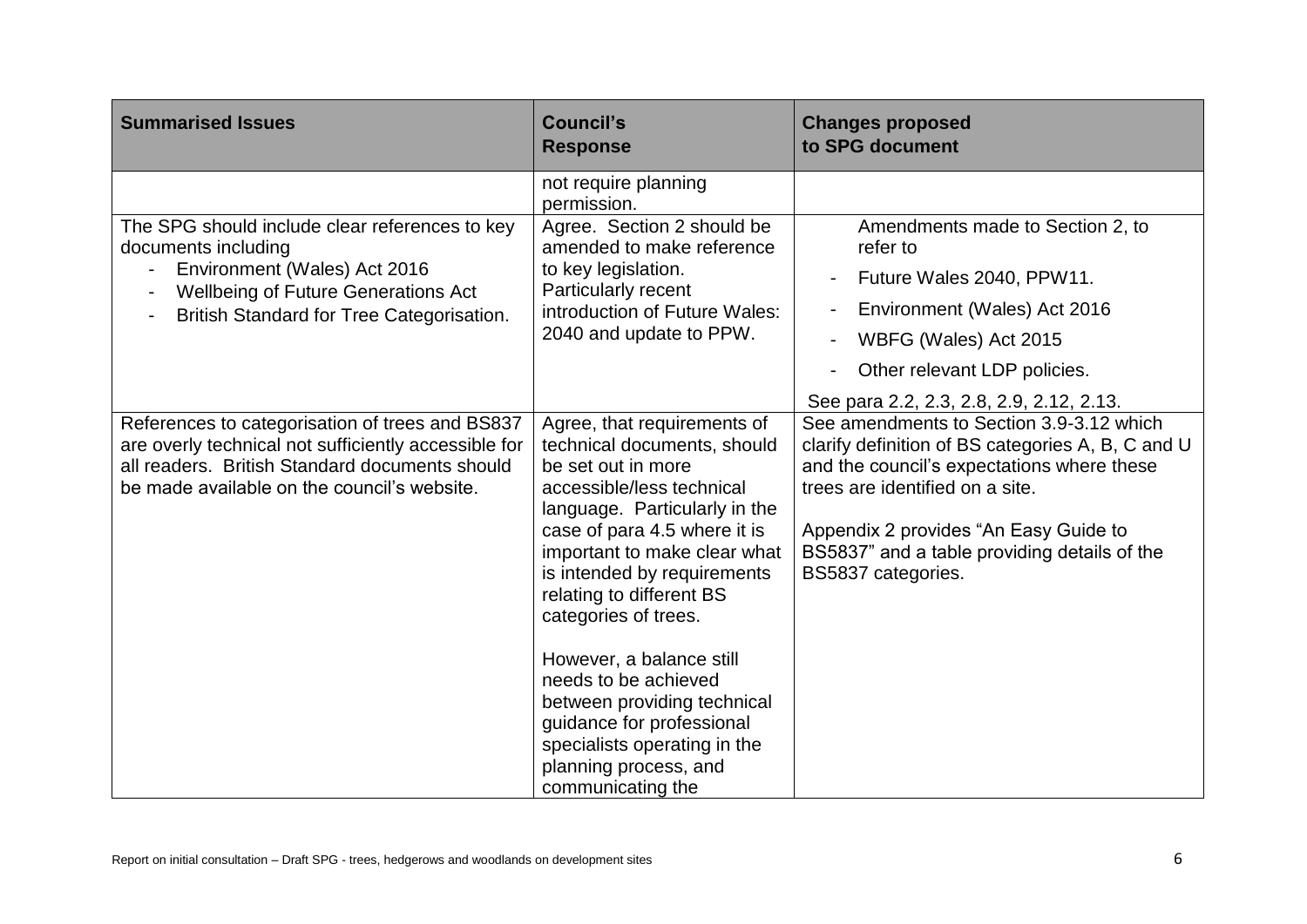| <b>Council's</b><br><b>Response</b>                                                                                                                                                                                                                                | <b>Changes proposed</b><br>to SPG document                                                                                                                                                                                             |
|--------------------------------------------------------------------------------------------------------------------------------------------------------------------------------------------------------------------------------------------------------------------|----------------------------------------------------------------------------------------------------------------------------------------------------------------------------------------------------------------------------------------|
| standards which residents<br>can expect the Council to<br>enforce on their behalf.<br><b>British Standards</b><br>documents, are copyrighted<br>documents for which a fee is<br>payable and cannot therefore<br>be reproduced by the<br>Council. All professionals |                                                                                                                                                                                                                                        |
| aware of the document and<br>how to access it.<br>The SPG seeks to reassure<br>readers that the technical<br>requirements and standards<br>referred to in the SPG are                                                                                              |                                                                                                                                                                                                                                        |
| well known to the LPA's tree<br>officer and should be well<br>known to reputable<br>arboricultural consultants<br>engaged by applicants.                                                                                                                           |                                                                                                                                                                                                                                        |
| The preparation of the SPG<br>is not in any way reliant upon<br>the emerging content of the<br>Tree Policy. The SPG remit<br>is limited to explaining the<br>implementation of existing                                                                            | Amend para 2.6 to distinguish the purpose of<br>the SPG and Council Tree Policy.<br>"The Draft City and County of Swansea<br>Protected Tree Policy <sup>5</sup> details the approach<br>of the Council in protecting trees and how the |
|                                                                                                                                                                                                                                                                    | engaged in the process are                                                                                                                                                                                                             |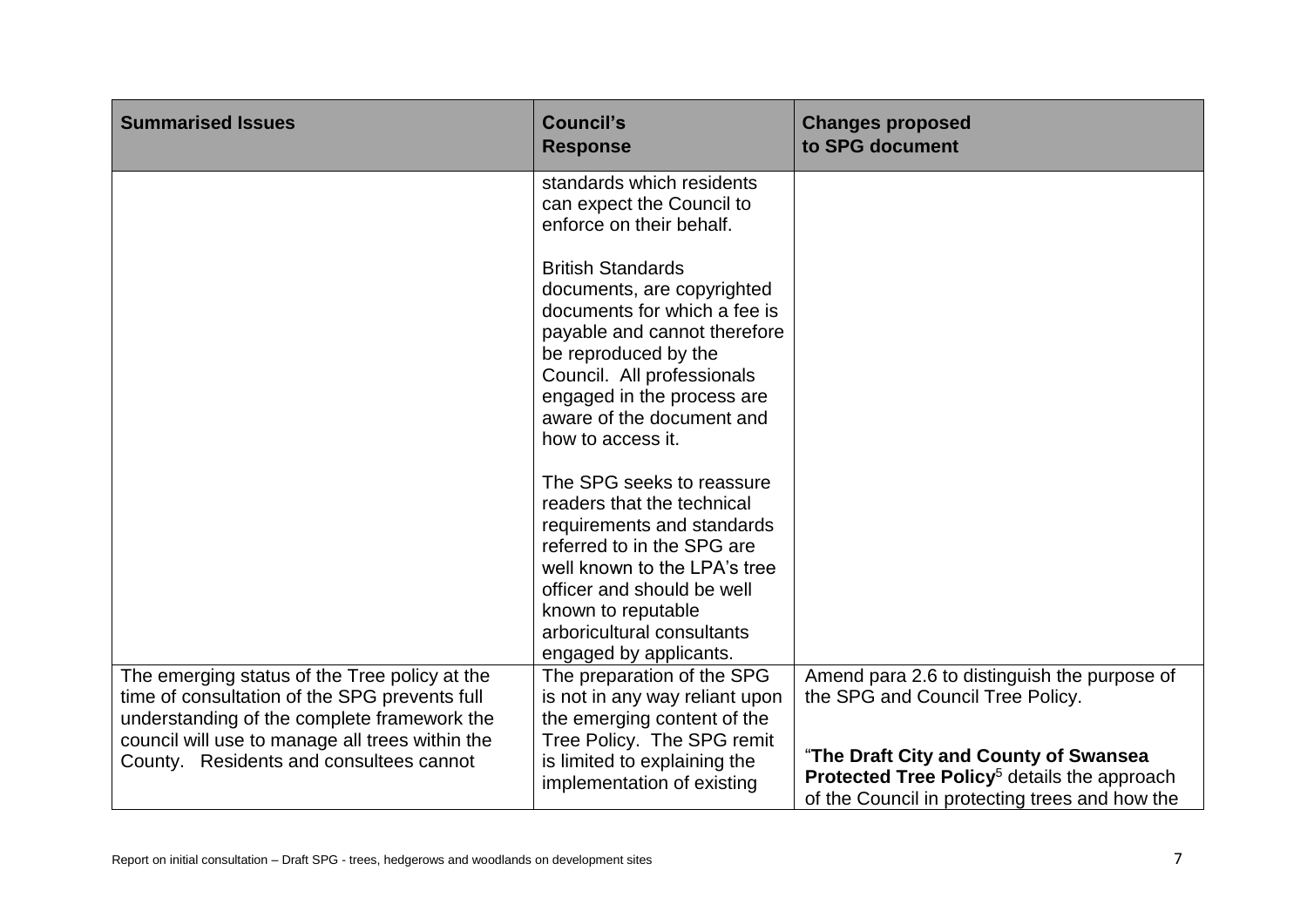| <b>Summarised Issues</b>                                                                                                                                                                                                                                                                                                                 | <b>Council's</b><br><b>Response</b>                                                                                                                                                                                                                                                                                   | <b>Changes proposed</b><br>to SPG document                                                                                                                      |
|------------------------------------------------------------------------------------------------------------------------------------------------------------------------------------------------------------------------------------------------------------------------------------------------------------------------------------------|-----------------------------------------------------------------------------------------------------------------------------------------------------------------------------------------------------------------------------------------------------------------------------------------------------------------------|-----------------------------------------------------------------------------------------------------------------------------------------------------------------|
| assess the further protective measures the Tree<br>Policy offers.                                                                                                                                                                                                                                                                        | adopted Planning policy and<br>cannot introduce new policy<br>or cover issues which lie<br>outside the planning process.<br>Reference to the Council<br>Tree Policy in the SPG was<br>intended to flag up that<br>interested parties may wish<br>to engage in any future<br>consultation on the emerging<br>strategy. | guidance in TAN 10 is interpreted in relation to<br>proposals affecting trees which do not require<br>planning permission and outside the scope of<br>the SPG." |
| The statement in draft para 2.3 that Planning<br>authorities should protect trees etc where they<br>have ecological value seems to me to be a get<br>out clause for developers who may argue that<br>certain trees they want to fell do not have<br>ecological value. The bottom line should be that<br>all trees have ecological value. | Para 2.3 simply provides a<br>quotation of national<br>planning guidance and there<br>is no scope for SPG to alter<br>national guidance.<br>Agree however that layout of<br>this section could be<br>amended to make clear that<br>the text is extracted from<br>PPW.                                                 | Amend layout to clarify that text is extracted<br>from PPW.<br>Amend to include PPW para 6.4.26 re Veteran<br>Trees omitted in error from draft SPG             |
| The SPG should refer to the contribution of<br>fungus, lichens and mosses to the ecological<br>value of a tree.                                                                                                                                                                                                                          | The contribution of fungus is<br>referenced in the Biodiversity<br>SPG, and links are provided<br>to this document. Reference<br>to fungus is too much detail<br>for the tree spg, reference to<br>ecological value will suffice.                                                                                     | No change                                                                                                                                                       |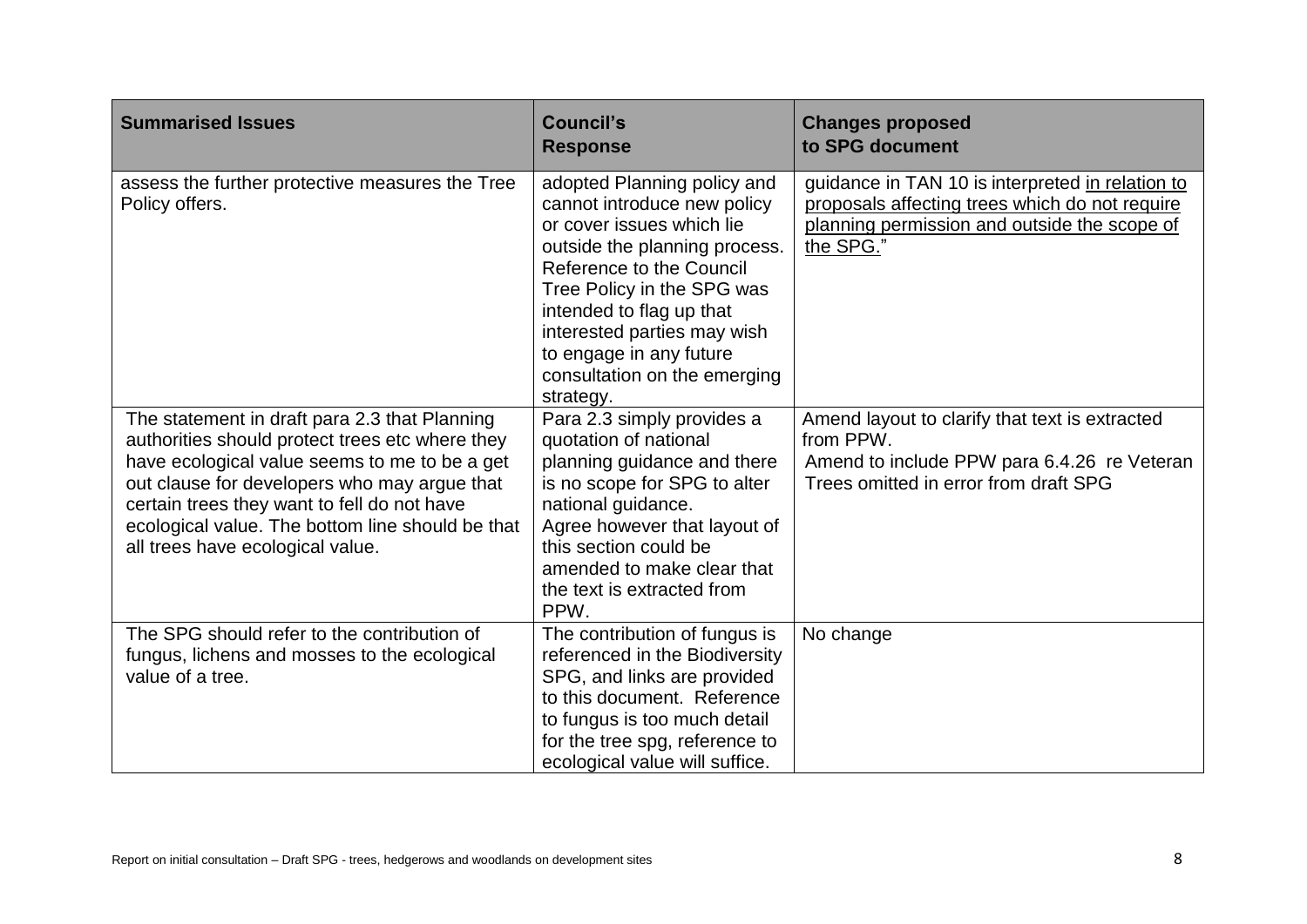**Question 3: A key purpose of the SPG is to make clear the nature of information/surveys/assessments that the Council will require to support a planning application.** Does the draft SPG make clear the content and quality of the information that is required to support a planning application affecting trees, hedgerows or woodland

Over three quarters of respondents agreed

| <b>Summarised Issues</b>                                                                                                                                                                                                                                                                                                                                                                                 | <b>Council's</b><br><b>Response</b>                                                                                                                                                                                                                                                                                                               | <b>Changes proposed</b><br>to SPG document                                                                                                                                                                                                                                      |
|----------------------------------------------------------------------------------------------------------------------------------------------------------------------------------------------------------------------------------------------------------------------------------------------------------------------------------------------------------------------------------------------------------|---------------------------------------------------------------------------------------------------------------------------------------------------------------------------------------------------------------------------------------------------------------------------------------------------------------------------------------------------|---------------------------------------------------------------------------------------------------------------------------------------------------------------------------------------------------------------------------------------------------------------------------------|
| The requirement for a detailed Arboricultural<br>Impact Assessment (at draft para 4.5) should be<br>identified at an earlier stage in the design<br>process to enable the maximum time to be made<br>available to arrive at the best plans for the<br>retention of trees on the site and excellence in<br>mitigation where that is not possible. This will<br>reduce costs and delays for the applicant. | Draft para 5 was is intended<br>to relate to Householder<br>Applications only. Separate<br>advice is provided relating to<br>the planning application<br>requirements for "larger<br>scale development".<br>Agree however, that the draft<br>should be amended to make<br>clearer what requirements<br>are for different types of<br>application. | Amend order of document, to introduce<br>discussion of AIA as part of Section 3 text on<br>the design stages.<br>Amend section 4 to clarify that application<br>requirement will depend on whether the<br>scheme is permitted development, householder<br>or large development. |

**Question 4:** Does the draft SPG clearly explain the Council's expectations in relation to relevant best practice guidance?

Over three quarters of respondents agreed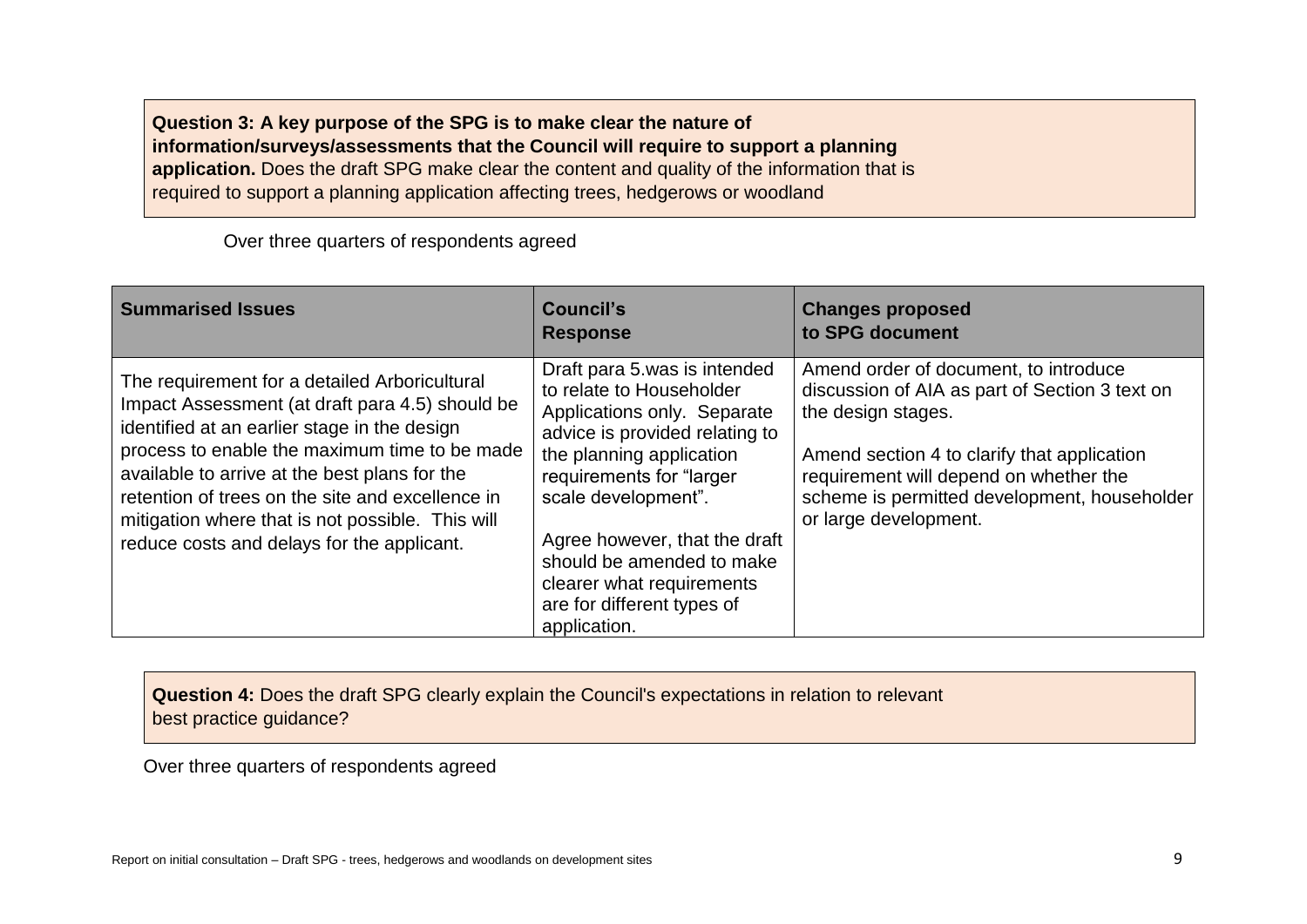| <b>Summarised Issues</b>                                                                                                                                                                                                                                                                                                                                                                                                                                                                                                                                                                                                                                                                                                                                                                                                                                                                                                                                      | <b>Council's</b><br><b>Response</b>                                                                                                                                                                                                                                                                                                                                                                                                                                                                                                                                                                                                                                                                                                                                                                                                                                                                                                                                                                                                                                                                                                                                                                                                                                                                                                                           | <b>Changes proposed</b><br>to SPG document                                                                                                                                                                                                                                                                                                                                                                                                                                                                                                                                                                                                                          |
|---------------------------------------------------------------------------------------------------------------------------------------------------------------------------------------------------------------------------------------------------------------------------------------------------------------------------------------------------------------------------------------------------------------------------------------------------------------------------------------------------------------------------------------------------------------------------------------------------------------------------------------------------------------------------------------------------------------------------------------------------------------------------------------------------------------------------------------------------------------------------------------------------------------------------------------------------------------|---------------------------------------------------------------------------------------------------------------------------------------------------------------------------------------------------------------------------------------------------------------------------------------------------------------------------------------------------------------------------------------------------------------------------------------------------------------------------------------------------------------------------------------------------------------------------------------------------------------------------------------------------------------------------------------------------------------------------------------------------------------------------------------------------------------------------------------------------------------------------------------------------------------------------------------------------------------------------------------------------------------------------------------------------------------------------------------------------------------------------------------------------------------------------------------------------------------------------------------------------------------------------------------------------------------------------------------------------------------|---------------------------------------------------------------------------------------------------------------------------------------------------------------------------------------------------------------------------------------------------------------------------------------------------------------------------------------------------------------------------------------------------------------------------------------------------------------------------------------------------------------------------------------------------------------------------------------------------------------------------------------------------------------------|
| We feel it does not go far enough to<br>protect existing canopy cover and does<br>not set the tone for excellence and best<br>practice in terms of the retention of<br>trees, woodland and hedgerows<br>impacted by development.<br>We would like to see best practice from<br>other tree-related SPGs brought in and<br>are happy to share examples.<br>Policy ER 11 requires that<br>"Where trees are to be replaced a<br>scheme for tree replacement must be<br>agreed prior to the commencement of<br>development, including detail of planting<br>and aftercare."<br>However, the SPG does not provide<br>any details of what the Council would<br>consider to be acceptable proposals for<br>replacement of trees.<br>A Tree Replacement Strategy should<br>therefore be provided, and is<br>established best practice in other LPA's.<br>e.g.<br>https://www.bristol.gov.uk/planning-and-<br>building-regulations/supplementary-<br>planning-documents | Agree that guidance on Tree Replacement Standards<br>would support the implementation of both the policy and<br>the Council's corporate objectives.<br>The Council have reviewed best practice examples, and<br>a Tree Replacement Standard is now included in the<br>revised draft.<br>The standard sets a clear process for the calculation of<br>the number of trees required as part of both on and off-<br>site compensatory trees to be provided. The calculation<br>reflects the need to consider canopy cover, and not just<br>number of stems. The standard also provides a clear<br>calculation of costs for financial contributions to off-site<br>planting. It makes clear that all off-site planting will be<br>undertaken by the council on council owned land.<br>The impact of the TRS on viability has been carefully<br>considered. The purpose of the TRS is to provide clarity<br>of costs up front. The TRS also makes clear that the<br>Council will expect a stepwise approach to be followed,<br>with avoidance, and then integration of any replacement<br>planting into the design of the scheme as part of good<br>placemaking and multifunctional GI. The requirement to<br>provide financial contributions to off-site planting is<br>expected to occur only in exceptional cases as the final<br>stage in the stepwise process. | See new Appendix 1 -<br>"Swansea Tree<br><b>Replacement Standard"</b><br>and associated references<br>in the main body of the<br>document at:<br>4.13 and figure 4.3 (re<br>submission of TRS<br>calculations in applications<br>for large scale<br>developments),<br>5.11 re the use of planning<br>obligations to secure<br>replacement planting.<br>See also new text at paras<br>3.1 to 3.5 and Figure 3.1<br>which clarifies the<br>sequential, stepwise<br>approach the Council will<br>take, the emphasis on the<br>integration of retained and<br>planted landscaping within<br>the design in the first<br>instance, and that financial<br>contributions to |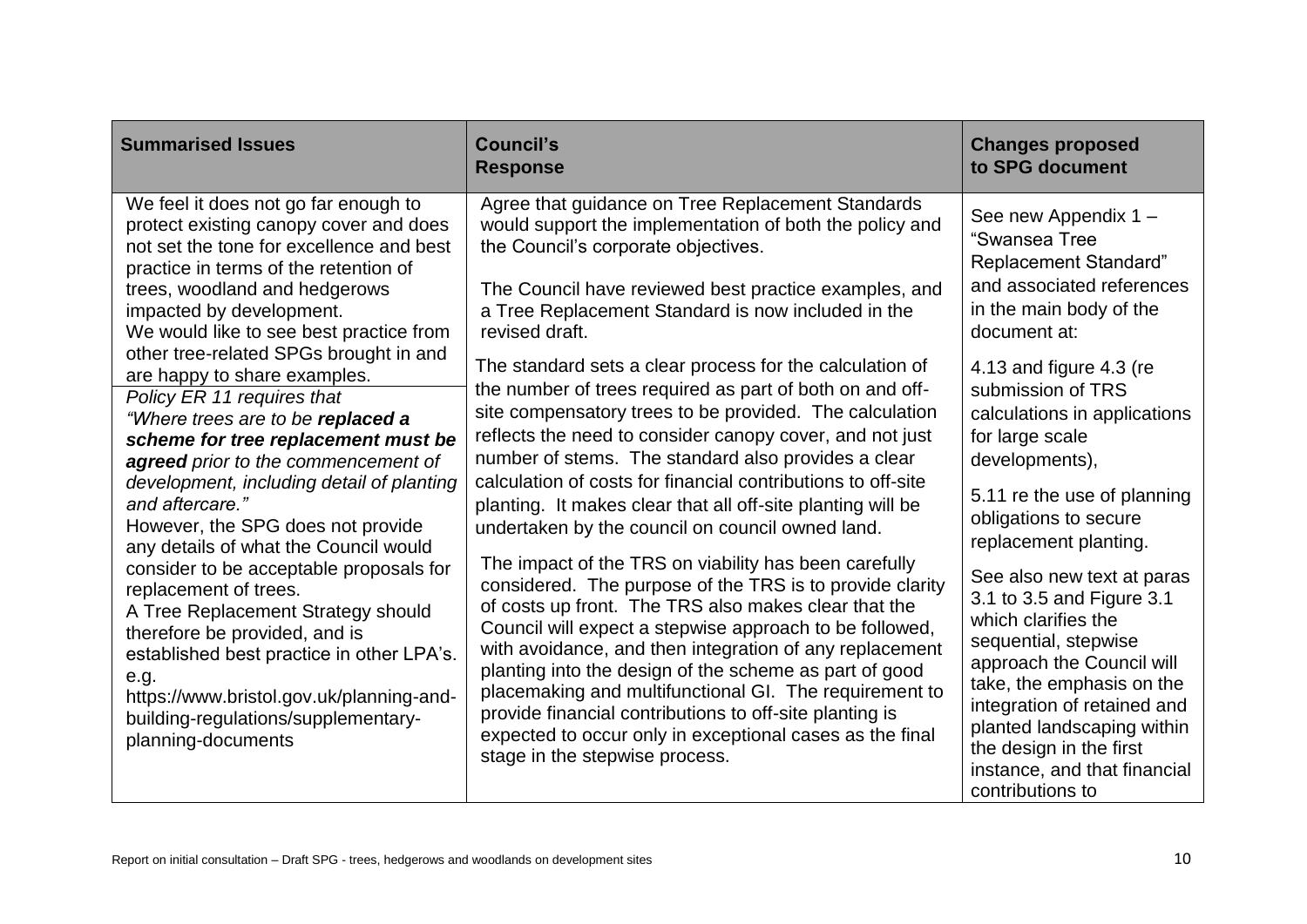| <b>Summarised Issues</b>                                                                                                                                                                                                                                                                                                                                                                                                                                                                                                         | <b>Council's</b><br><b>Response</b> | <b>Changes proposed</b><br>to SPG document                                                               |
|----------------------------------------------------------------------------------------------------------------------------------------------------------------------------------------------------------------------------------------------------------------------------------------------------------------------------------------------------------------------------------------------------------------------------------------------------------------------------------------------------------------------------------|-------------------------------------|----------------------------------------------------------------------------------------------------------|
| Such a Strategy should clearly<br>communicate to Developers the method<br>the Council will use to calculate the<br>value of trees lost to enable<br>requirements to be integrated into<br>proposals at an early stage and reduces<br>potential costs and time delays.                                                                                                                                                                                                                                                            |                                     | compensatory planting off-<br>site are considered only at<br>the final stage of the<br>stepwise process. |
| Best practice elsewhere is to ensure<br>that requirements for the number of<br>trees expected to be provided as a<br>replacement, is based on consideration<br>of not just simple numbers of trees lost<br>but also the impact of the loss of trees<br>in terms of canopy cover and<br>biodiversity. The Strategy should re-<br>inforce the policy position of requiring<br>replacement on site in the first instance,<br>whilst providing clear guidance for the<br>exceptional circumstances where<br>replacement is off site. |                                     |                                                                                                          |
| By taking this approach, the Tree<br>Replacement Strategy then becomes a<br>key tool in securing the minimum loss of<br>canopy cover in development and thus<br>supporting the Council's commitment to<br>delivering best practice for GI and<br>protection of Biodiversity (s6 duty) and                                                                                                                                                                                                                                        |                                     |                                                                                                          |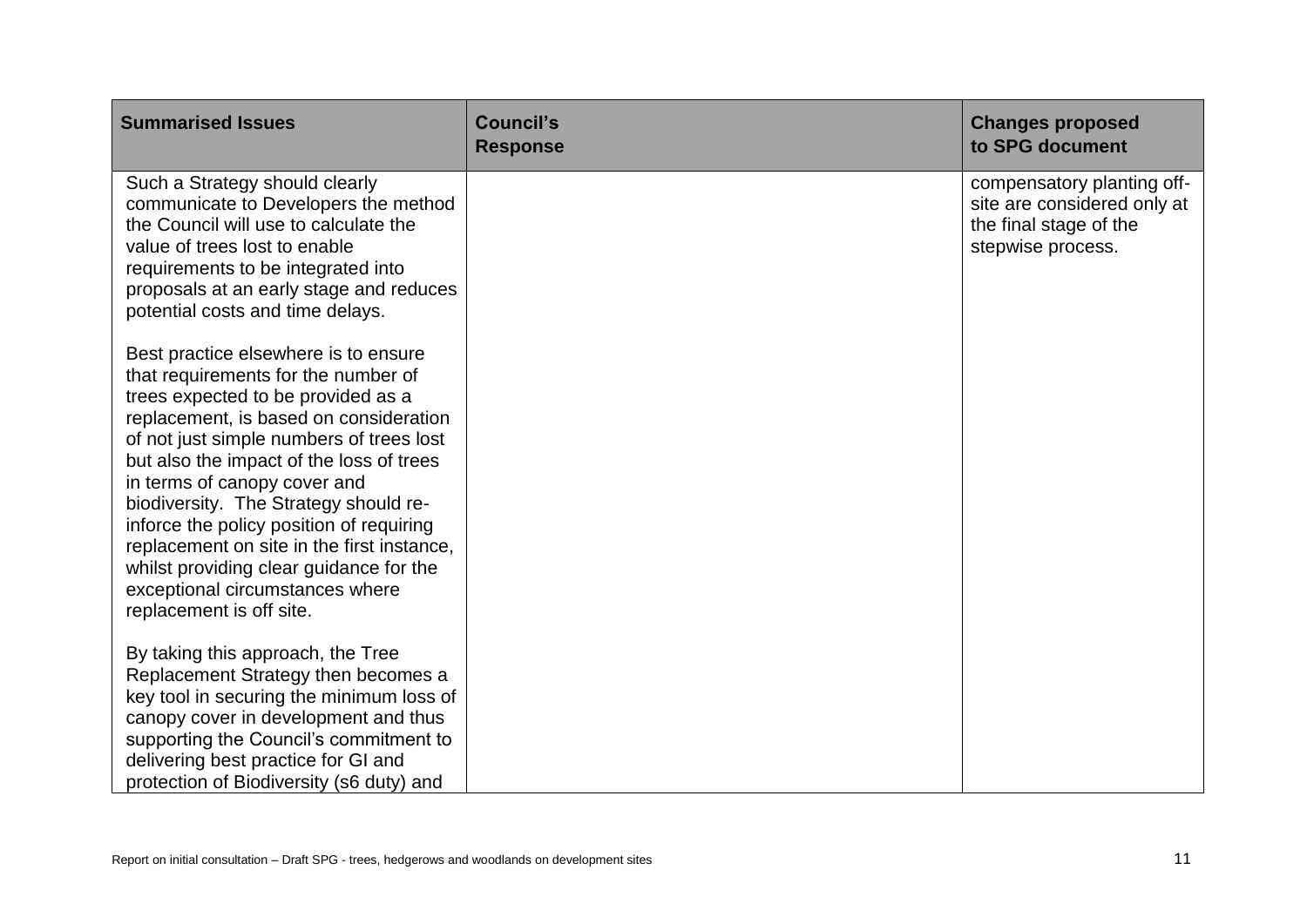| <b>Summarised Issues</b>                                                                                                                                                                                                                                                                                                                                                                                                                                                                                                                                                                                                                                                                                                                                                                                                                                                                                                   | <b>Council's</b><br><b>Response</b>                                                                                                                                                                                                                                                                                                                                                                                                                                                                                                                                                                                                                                                                                                                                                                                                                                                  | <b>Changes proposed</b><br>to SPG document                                                                                 |
|----------------------------------------------------------------------------------------------------------------------------------------------------------------------------------------------------------------------------------------------------------------------------------------------------------------------------------------------------------------------------------------------------------------------------------------------------------------------------------------------------------------------------------------------------------------------------------------------------------------------------------------------------------------------------------------------------------------------------------------------------------------------------------------------------------------------------------------------------------------------------------------------------------------------------|--------------------------------------------------------------------------------------------------------------------------------------------------------------------------------------------------------------------------------------------------------------------------------------------------------------------------------------------------------------------------------------------------------------------------------------------------------------------------------------------------------------------------------------------------------------------------------------------------------------------------------------------------------------------------------------------------------------------------------------------------------------------------------------------------------------------------------------------------------------------------------------|----------------------------------------------------------------------------------------------------------------------------|
| its Climate Change Emergency<br>Declaration.                                                                                                                                                                                                                                                                                                                                                                                                                                                                                                                                                                                                                                                                                                                                                                                                                                                                               |                                                                                                                                                                                                                                                                                                                                                                                                                                                                                                                                                                                                                                                                                                                                                                                                                                                                                      |                                                                                                                            |
| The SPG is weakened by the lack of<br>inclusion of a plan for using natural<br>valuation assessment tools to carry out<br>proper accounting on the loss of trees<br>to enable development. Such tools<br>provide clarity to developers to deal with<br>situations where public tree loss occurs<br>to enable private development. The tool<br>provides a monetary value to the air<br>pollution regulation, carbon<br>sequestration, and storm-water<br>alleviation value etc of trees outside<br>woodland.<br>CAVAT - (Capital Asset Valuation of<br>Amenity Trees) <sup>3</sup> is cited as an example<br>of tool which has been adopted as a<br>matter of best practice in other<br>Councils. Councils have found that<br>developers are more keen to retain<br>important public trees that would<br>otherwise have been lost when they are<br>required to value them quantitatively.<br>Using CAVAT or equivalent tool | Cases of public trees requiring removal to facilitate<br>private development are rare. However, where they do<br>occur, the tree replacement standard provides the<br>method to calculate the number and cost of trees<br>required, having regard to the width of the trunk diameter<br>and loss of canopy cover.<br>Policy ER 11, para 2.9.68, recognises the importance of<br>ecosystem services provided by trees and refers to the<br>useful information contained in the NRW i-tree Eco<br>assessment*<br>This tool can also be applied to the individual tree.<br>In 2016 an i-tree Eco assessment was undertaken on<br>Swansea and Tawe's Urban Trees - see<br>https://cdn.cyfoethnaturiol.cymru/media/679646/engtawe-<br>i-tree-infographic-<br>v2.pdf?mode=pad&rnd=131477995010000000<br>The Draft SPG should be amended to include reference<br>to I Tree Eco assessments. | See reference to I Tree<br>Eco at new para 1.7 and<br>new Figure 1.1, extract of<br>Swansea I Tree Eco<br>Assessment 2016. |

<sup>• &</sup>lt;sup>3</sup> <https://www.ltoa.org.uk/resources/cavat>

 $\overline{\phantom{a}}$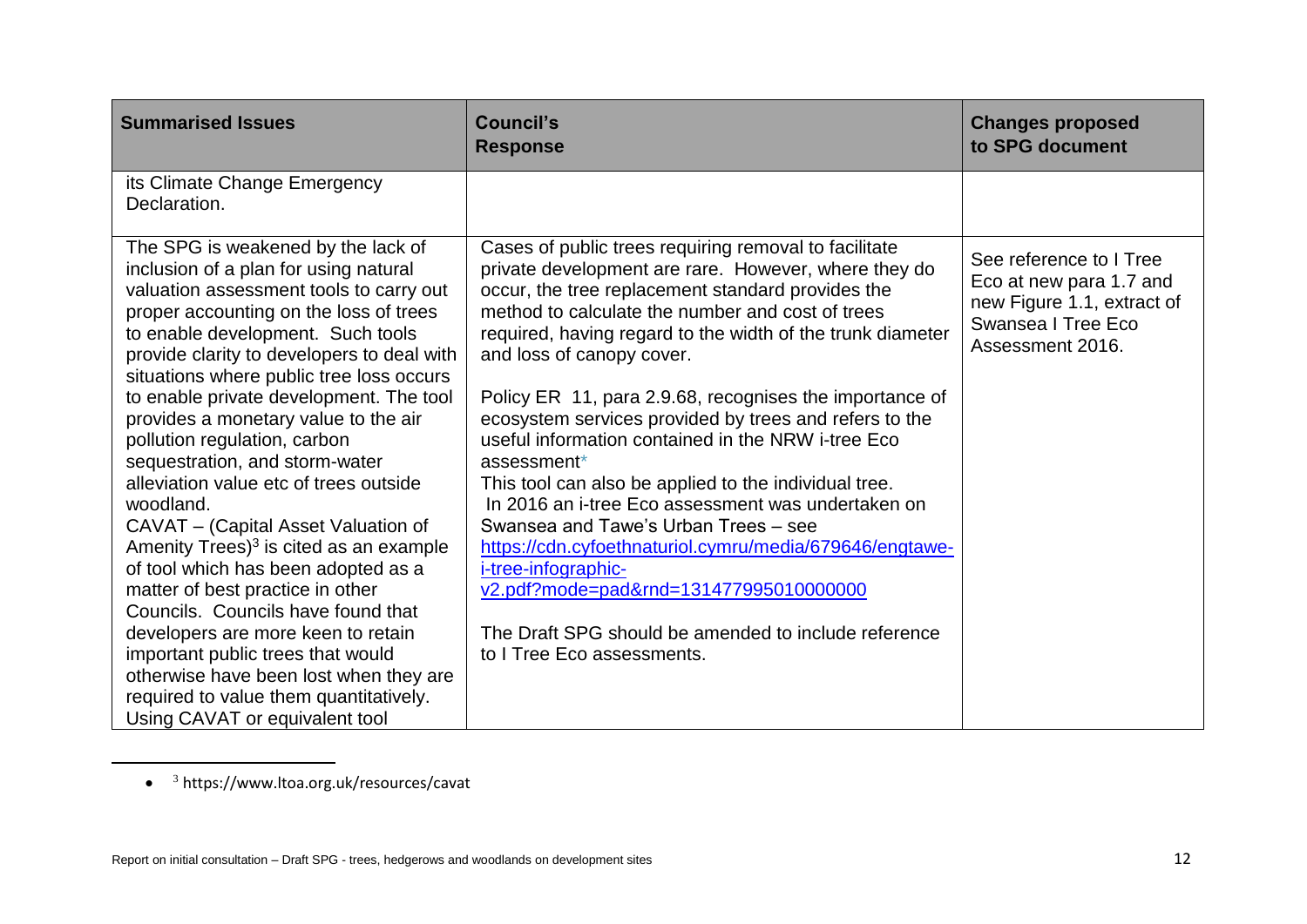| <b>Summarised Issues</b>                                                                                                                                                                                                                                                                                                                                                                                                                                                                       | <b>Council's</b><br><b>Response</b>                                                                                                                                                                                                                                                                                                                                                                                                                                                                                                                            | <b>Changes proposed</b><br>to SPG document                                                                                                                   |
|------------------------------------------------------------------------------------------------------------------------------------------------------------------------------------------------------------------------------------------------------------------------------------------------------------------------------------------------------------------------------------------------------------------------------------------------------------------------------------------------|----------------------------------------------------------------------------------------------------------------------------------------------------------------------------------------------------------------------------------------------------------------------------------------------------------------------------------------------------------------------------------------------------------------------------------------------------------------------------------------------------------------------------------------------------------------|--------------------------------------------------------------------------------------------------------------------------------------------------------------|
| corrects the low valuation developers<br>currently put on existing trees that are<br>'in the way' of development.<br>An example is provided of the CAVAT<br>assessments carried out as part of<br>Sheffield City Council's new draft tree<br>strategy which value the city's trees at<br>over £340 Million<br>https://www.wildsheffield.com/wp-<br>content/uploads/2020/03/FINAL-<br>Sheffield-Street-Tree-Partnership-<br>Working-Strategy-July-2020.pdf<br>The SPG should either require, or |                                                                                                                                                                                                                                                                                                                                                                                                                                                                                                                                                                |                                                                                                                                                              |
| recommend as best practice, adopting<br>CAVAT (or its preferred equivalent<br>method of assessing natural capital<br>valuation).                                                                                                                                                                                                                                                                                                                                                               |                                                                                                                                                                                                                                                                                                                                                                                                                                                                                                                                                                |                                                                                                                                                              |
| The SPG should make clear<br>Where a developer wishes to remove a<br>category A, B or C tree as part of<br>development, or the Council itself, the<br>SPG should make clear the list of<br>information to be included in an<br>arboreal assessment or relevant<br>planning documents.<br>For example: We would suggest that                                                                                                                                                                    | The SPG makes clear the relevant technical standards<br>the council will expect survey and assessments to be<br>prepared in accordance with. For example, Tree Surveys<br>will be required to be in accordance with BS standard.<br>The types of information that the respondent requests,<br>already form part of the requirements of the specified<br><b>British Standard.</b><br>Agree however, that the document should be accessible<br>to all readers. The suggested Appendix 1 sets out in a<br>more accessible format the type of information that the | See suggested Appendix<br>2: Easy Guide to British<br>Standard BS5837,<br>specifically Stage 2, which<br>lists the recommended<br>contents of a tree survey. |
| any developer wishing to remove a                                                                                                                                                                                                                                                                                                                                                                                                                                                              |                                                                                                                                                                                                                                                                                                                                                                                                                                                                                                                                                                |                                                                                                                                                              |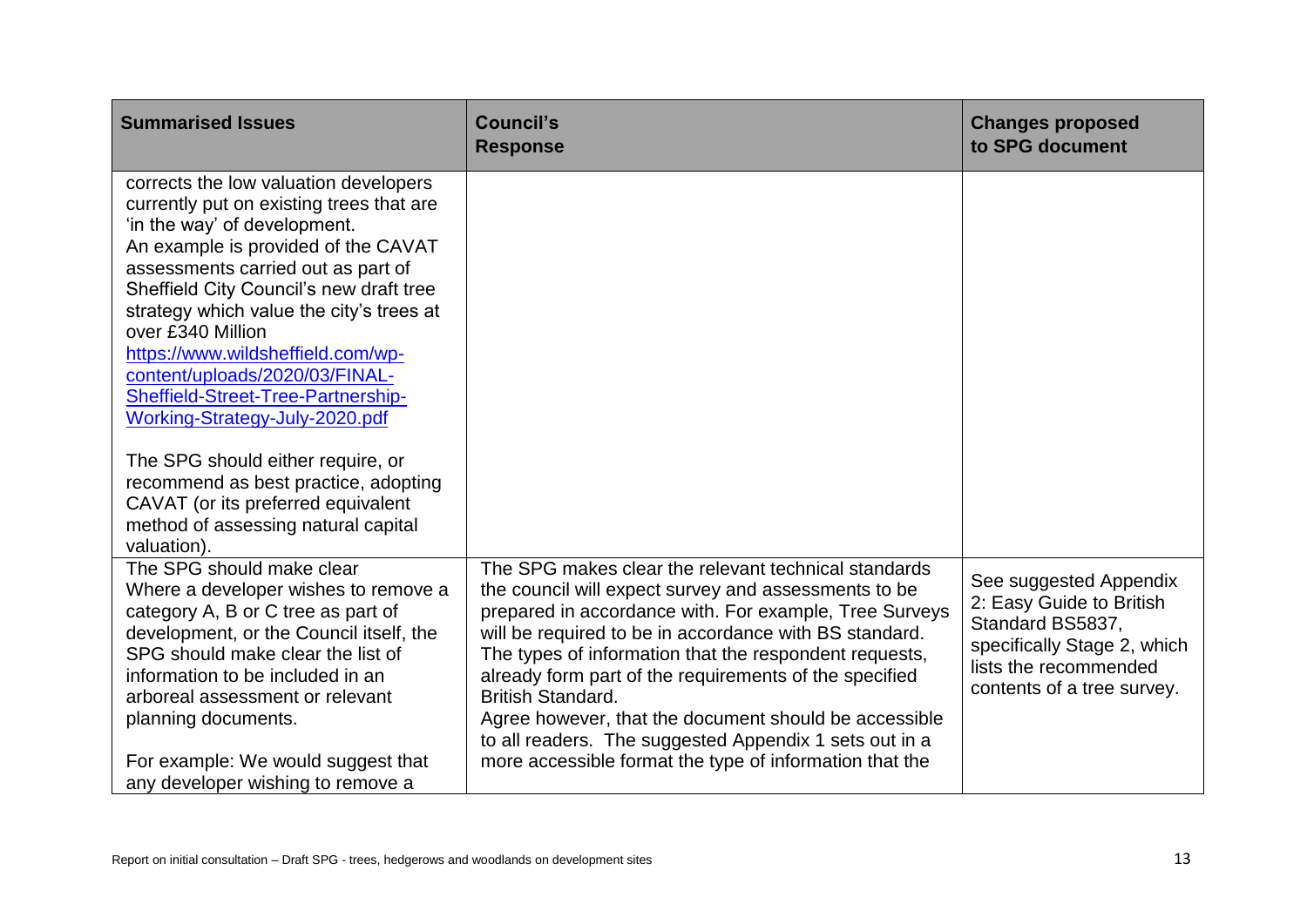| <b>Summarised Issues</b>                                                                                                                                                                                                                                                                                                                                                                                                                                                                                                                                                                                                                                                                                                                                                                                                                                                                                                                                                                                                                                                                                                                                                                        | <b>Council's</b><br><b>Response</b>                                                       | <b>Changes proposed</b><br>to SPG document |
|-------------------------------------------------------------------------------------------------------------------------------------------------------------------------------------------------------------------------------------------------------------------------------------------------------------------------------------------------------------------------------------------------------------------------------------------------------------------------------------------------------------------------------------------------------------------------------------------------------------------------------------------------------------------------------------------------------------------------------------------------------------------------------------------------------------------------------------------------------------------------------------------------------------------------------------------------------------------------------------------------------------------------------------------------------------------------------------------------------------------------------------------------------------------------------------------------|-------------------------------------------------------------------------------------------|--------------------------------------------|
| category A, B or C tree as part of<br>development, or the Council itself,<br>should have to include in its arboreal<br>assessment or relevant planning<br>documents: Unique asset ID/2. GPS<br>reference/3. Species listed by common<br>and scientific name/4. Height/5. Stem<br>diameter/6. Branch spread taken as a<br>minimum at the four cardinal points<br>(North/South/East/West) to derive an<br>accurate representation of the crown; 7.<br>Existing height above ground level of:<br>first significant branch and direction of<br>growth, e.g. 2.4m/ North: 8. Life stage,<br>e.g. young, semi-mature, early mature,<br>mature.: 9. General observations<br>particularly of structural and/or<br>physiological condition and features,<br>e.g. the presence of any decay or<br>physical defect, and/or preliminary<br>management recommendation -<br>Estimated remaining SULE in years,<br>e.g. <10, 10+, 20+, 40+; 10. Category<br>of the tree (A, B, C or U); 11. Value of<br>the tree as determined using CAVAT (or<br>equivalent natural capital valuation<br>tool); 12. All possible engineering<br>options for retention and why options<br>that allowed retention were rejected | public should expect to be included in a survey which<br>meets the BS5837:2012 standards. |                                            |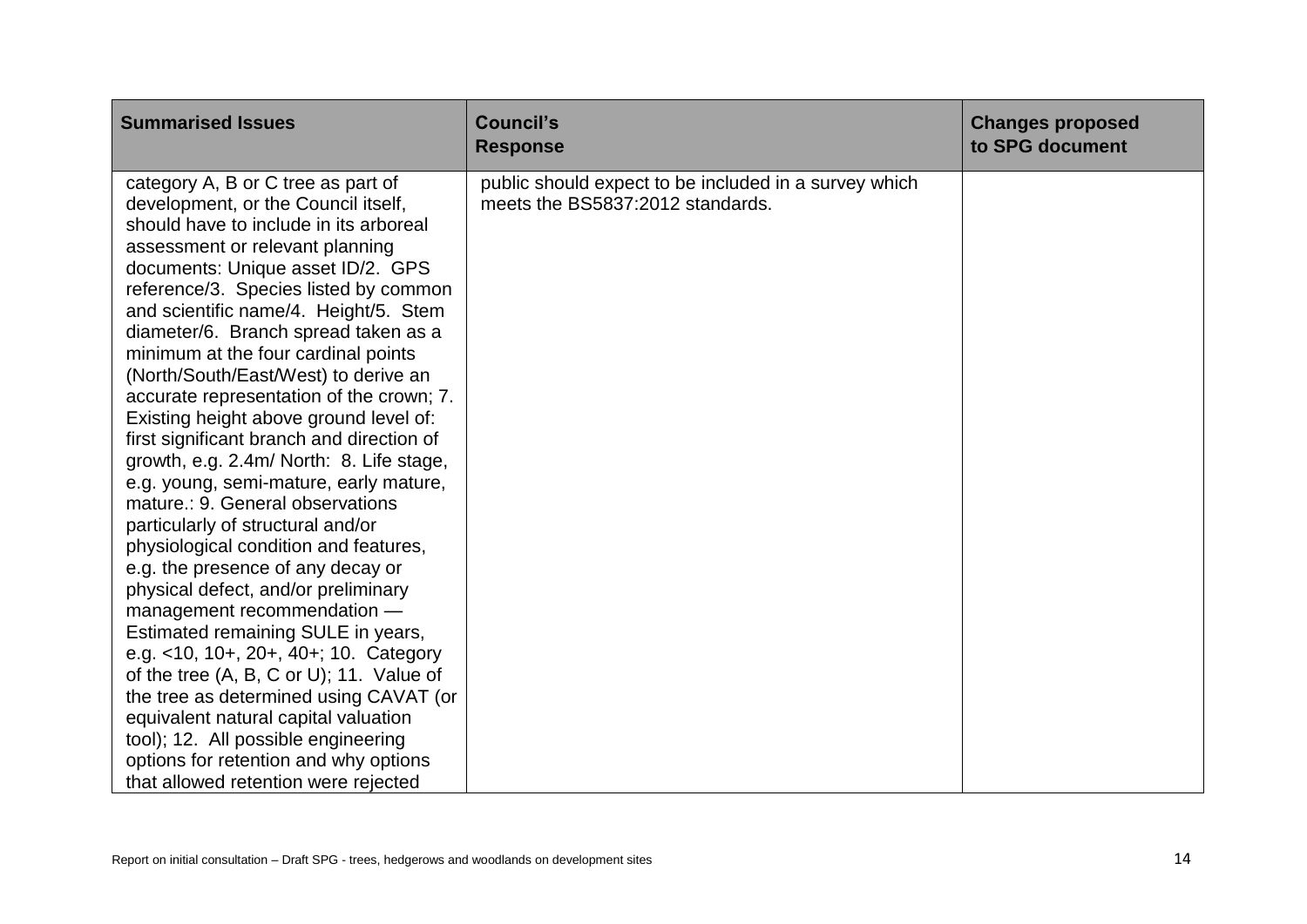**Question 5:** Para 4.5 of the draft SPG states: "Category A and B (BS5837:2012) – high and moderate quality trees will usually be expected to be incorporated into a layout. Category C trees should be retained where the proposals do not require their removal.

Do you agree with this approach?

| <b>Summarised Issues</b>                                                                                                                                                                                                                                                                                 | <b>Council's</b><br><b>Response</b>                                                                                                                                                                                                                                                                                                                                                                             | <b>Changes proposed</b><br>to SPG document                                                                                                                                                                                                                                                                                                                                                                                                                                                                                                                                                                        |
|----------------------------------------------------------------------------------------------------------------------------------------------------------------------------------------------------------------------------------------------------------------------------------------------------------|-----------------------------------------------------------------------------------------------------------------------------------------------------------------------------------------------------------------------------------------------------------------------------------------------------------------------------------------------------------------------------------------------------------------|-------------------------------------------------------------------------------------------------------------------------------------------------------------------------------------------------------------------------------------------------------------------------------------------------------------------------------------------------------------------------------------------------------------------------------------------------------------------------------------------------------------------------------------------------------------------------------------------------------------------|
| There is no definition of category A, B, C<br>and U trees, which would be helpful to the<br>lay reader.<br>It is not clear to the non-technical reader<br>what is meant by "high and moderate"<br>quality". It is also unclear whether<br>biodiversity is considered in the case of<br>Category C Trees. | Agree that the text should be<br>accessible to all, whilst striking<br>a balance with providing<br>technical guidance for<br>professional readers.<br>Amendments are proposed to<br>this section to clarify the<br>rationale for using the British<br>Standard, its relationship to<br>Policy ER 11 and the meaning<br>of references to each of the<br>categories.<br>See also response to Question<br>4 above. | See amendments to Section 3, paras 3.8 to<br>3.12. Specifically, 3.11.<br>3.11 BS5837:2012 provides specific<br>categories and definitions of trees which<br>should be reported in any Tree survey.<br>Categories A, B and C define trees to be<br>considered for retention and take into<br>account the arboricultural, landscape and<br>cultural and conservation value of both the<br>individual tree and its role as part of a<br>group or woodland. Category U defines<br>trees unsuitable for retention. <sup>4</sup><br>See also new Appendix 2, Easy Guide to<br>BS5837:2012, which provides more details |
|                                                                                                                                                                                                                                                                                                          |                                                                                                                                                                                                                                                                                                                                                                                                                 | on how categories and definitions of trees<br>are determined in accordance with<br>BS5837:2012                                                                                                                                                                                                                                                                                                                                                                                                                                                                                                                    |

<sup>4</sup> See Appendix 2 for information on BS Standards re Tree Survey categories and/ contents.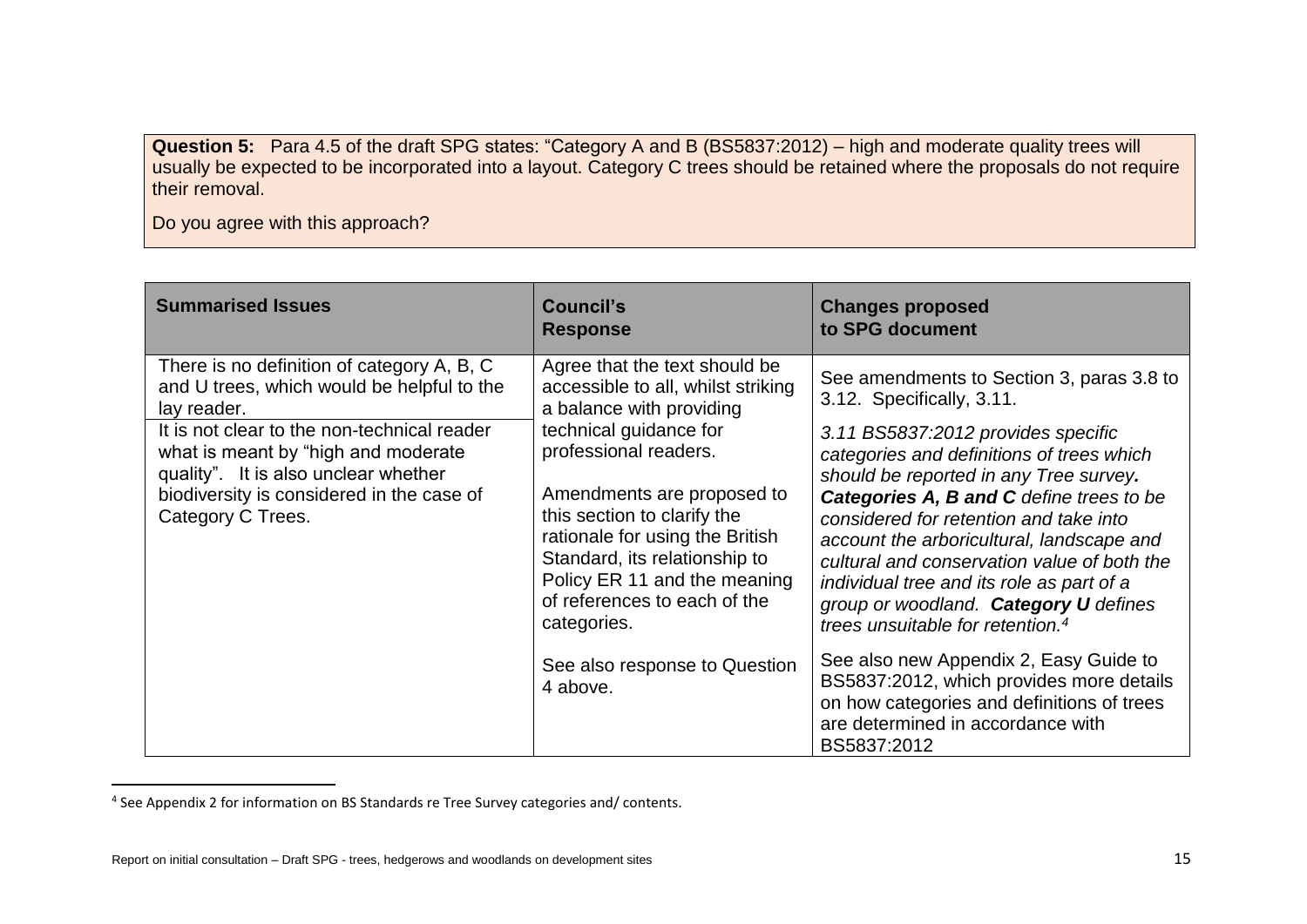| <b>Summarised Issues</b>                                                                                                                                                                                                                                                                                                                                                                                                         | <b>Council's</b><br><b>Response</b>                                                                                                                                                                                                                                                                                                        | <b>Changes proposed</b><br>to SPG document                                                                                                                                                                                                                                                                  |
|----------------------------------------------------------------------------------------------------------------------------------------------------------------------------------------------------------------------------------------------------------------------------------------------------------------------------------------------------------------------------------------------------------------------------------|--------------------------------------------------------------------------------------------------------------------------------------------------------------------------------------------------------------------------------------------------------------------------------------------------------------------------------------------|-------------------------------------------------------------------------------------------------------------------------------------------------------------------------------------------------------------------------------------------------------------------------------------------------------------|
|                                                                                                                                                                                                                                                                                                                                                                                                                                  |                                                                                                                                                                                                                                                                                                                                            |                                                                                                                                                                                                                                                                                                             |
| Wording at para 4.5 specifically refers to "all<br>Category A and B trees will be expected to<br>be incorporated into a layout wherever<br>possible"<br>This is inconsistent with wording elsewhere<br>in PPW and LDP Policy ER11 and other<br>LDP policies which control the retention and<br>planting of trees on development sites and<br>the LDP vision and objectives which seek to<br>maximise the retention of all trees. | An amendment to require that<br>all Category A and B trees are<br>incorporated into layouts,<br>would remove the level of<br>flexibility required to balance<br>the need for development<br>against the information in the<br>tree survey on a case by case<br>basis and allow for conflicting<br>planning requirements to be<br>resolved. | See amendments to Section 3, new paras<br>3.1 to 3.5 and new figure 3.1 which clarifies<br>the stepwise approach to development<br>affecting trees.<br>See amendments to 3.8 to 3.12 which<br>clarify how the design of a proposal is<br>expected to respond to the conclusions of a<br>BS5837:2012 survey. |
| Extracts of LDP Policy as follows<br>SD 2: Masterplanning Principles - "On all                                                                                                                                                                                                                                                                                                                                                   | There may be cases where a                                                                                                                                                                                                                                                                                                                 |                                                                                                                                                                                                                                                                                                             |
| sites where there is capacity for 100 homes<br>or more, development <b>must deliver a</b>                                                                                                                                                                                                                                                                                                                                        | tree does need to be removed<br>to enable development. Part                                                                                                                                                                                                                                                                                |                                                                                                                                                                                                                                                                                                             |
| sustainable neighbourhood  that: viii.<br><b>Retains and integrates existing</b>                                                                                                                                                                                                                                                                                                                                                 | of the process of discussion<br>with the council's tree officer to                                                                                                                                                                                                                                                                         |                                                                                                                                                                                                                                                                                                             |
| important trees and hedgerows, including<br>local native species, to improve local<br>biodiversity and maintain the existing                                                                                                                                                                                                                                                                                                     | determine when this is the<br>case.                                                                                                                                                                                                                                                                                                        |                                                                                                                                                                                                                                                                                                             |
| landscape character;"                                                                                                                                                                                                                                                                                                                                                                                                            | The LPA will apply this<br>flexibility to determine whether                                                                                                                                                                                                                                                                                |                                                                                                                                                                                                                                                                                                             |
| Policy ER1: Climate Change - para 2.9.4:<br>"The County's open spaces, trees and soils<br>play a crucial role in mitigating the effects of<br>climate change at the local level. The policy<br>promotes that, as far as practicable, trees<br>should be retained and protected, and                                                                                                                                              | deviations or justifications<br>proposed by an applicant are<br>justified. Thus giving<br>reassurance that this flexibility<br>is applied by a qualified officer                                                                                                                                                                           |                                                                                                                                                                                                                                                                                                             |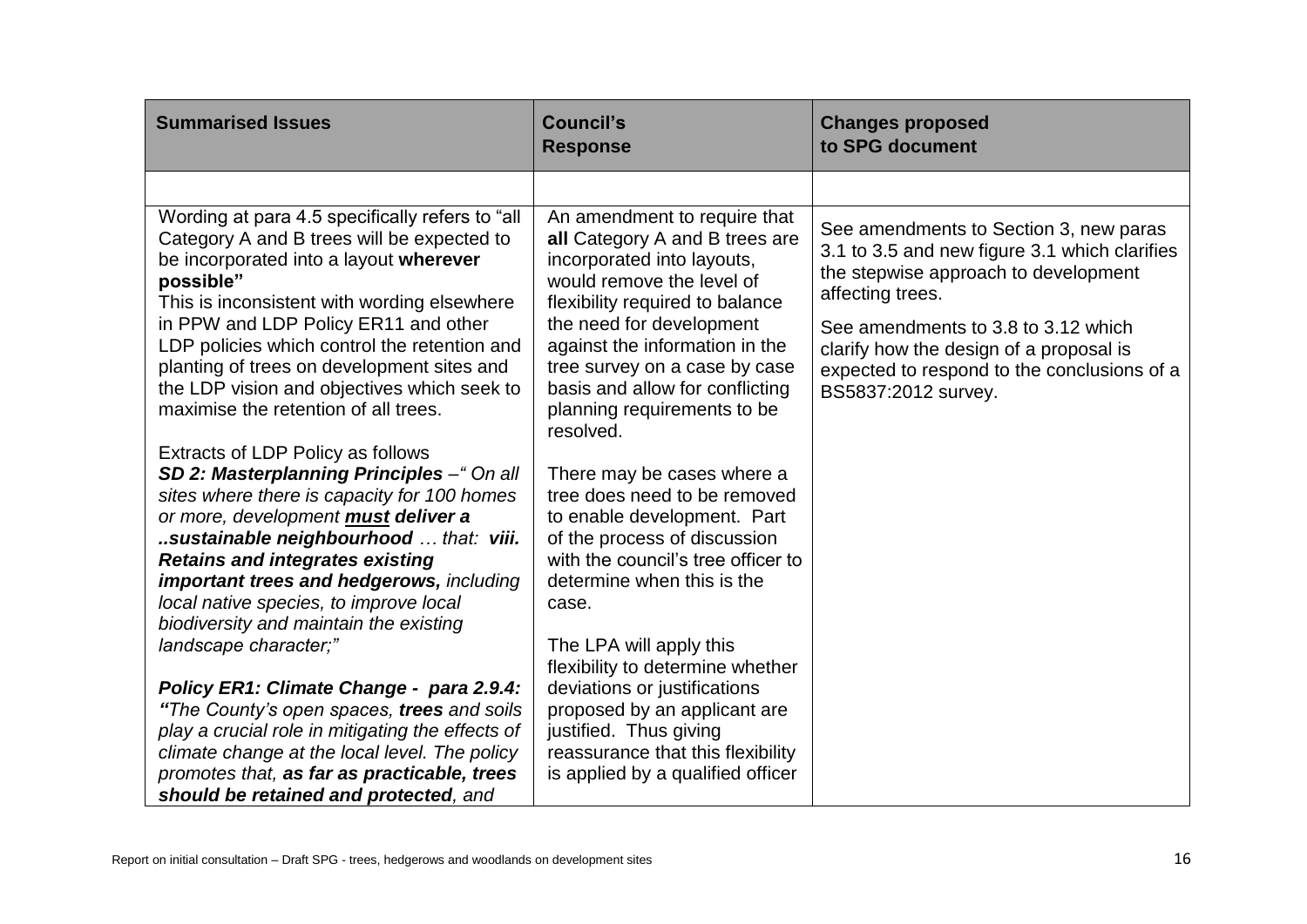| <b>Summarised Issues</b>                                                                                                                                                                                                                                                                                                                                                                                                                                                                                                                                                                                                              | <b>Council's</b><br><b>Response</b>                                                                                                                                                                                                                                                      | <b>Changes proposed</b><br>to SPG document                                                                                                                                                                                                                                                                                        |
|---------------------------------------------------------------------------------------------------------------------------------------------------------------------------------------------------------------------------------------------------------------------------------------------------------------------------------------------------------------------------------------------------------------------------------------------------------------------------------------------------------------------------------------------------------------------------------------------------------------------------------------|------------------------------------------------------------------------------------------------------------------------------------------------------------------------------------------------------------------------------------------------------------------------------------------|-----------------------------------------------------------------------------------------------------------------------------------------------------------------------------------------------------------------------------------------------------------------------------------------------------------------------------------|
| land kept as functioning vegetated soil open<br>to the fall of organic matter, with new trees<br>and shrubs provided by developers<br>wherever possible"<br><b>Policy ER 2: Strategic GI</b><br>iii. In instances where loss of Green<br>Infrastructure is unavoidable, provide<br>mitigation and compensation for the lost<br>assets.<br>The approach is supported, but the tone<br>and language of the paragraph need to be<br>strengthened.<br>Cat A and B inclusion in layouts should be<br>expected within the design phase of ALL<br>developments, not "usually" if the SPG is to<br>remain loyal to the principles of the LDP. | taking all relevant<br>circumstance into account.<br><b>Statements in Policy ER 11</b><br>and within the SPG itself make<br>clear that retention of all trees<br>on site is the presumption in<br>all cases. This is clarified in<br>the proposed new text at the<br>start of Section 3. |                                                                                                                                                                                                                                                                                                                                   |
| Developers should, at the earliest stages of<br>a project design, consider the retention of all<br>trees at a site to genuinely be meeting the<br>relevant national and local commitments to<br>nature, biodiversity, green spaces and the<br>wellbeing of future generations.<br>Where design constraints call for felling of a<br>tree, the various steps that have been taken<br>to come to this conclusion should be<br>demonstrated in writing and should show<br>consideration for all other engineering                                                                                                                        | The LDP and the SPG are clear<br>as to the value of ALL trees and<br>the principle of engaging at the<br>earliest stage to integrate<br>retention and planting into the<br>design, where it has been<br>justified that loss of trees cannot<br>be avoided.                               | See amendments to Section 3, new paras<br>3.1 to 3.5 and new figure 3.1 which clarifies<br>the stepwise approach to development<br>affecting trees.<br>See amendments to 3.8 to 3.12 which clarify<br>how the design of a proposal is expected to<br>respond<br>to<br>the<br>conclusions<br><b>of</b><br>a<br>BS5837:2012 survey. |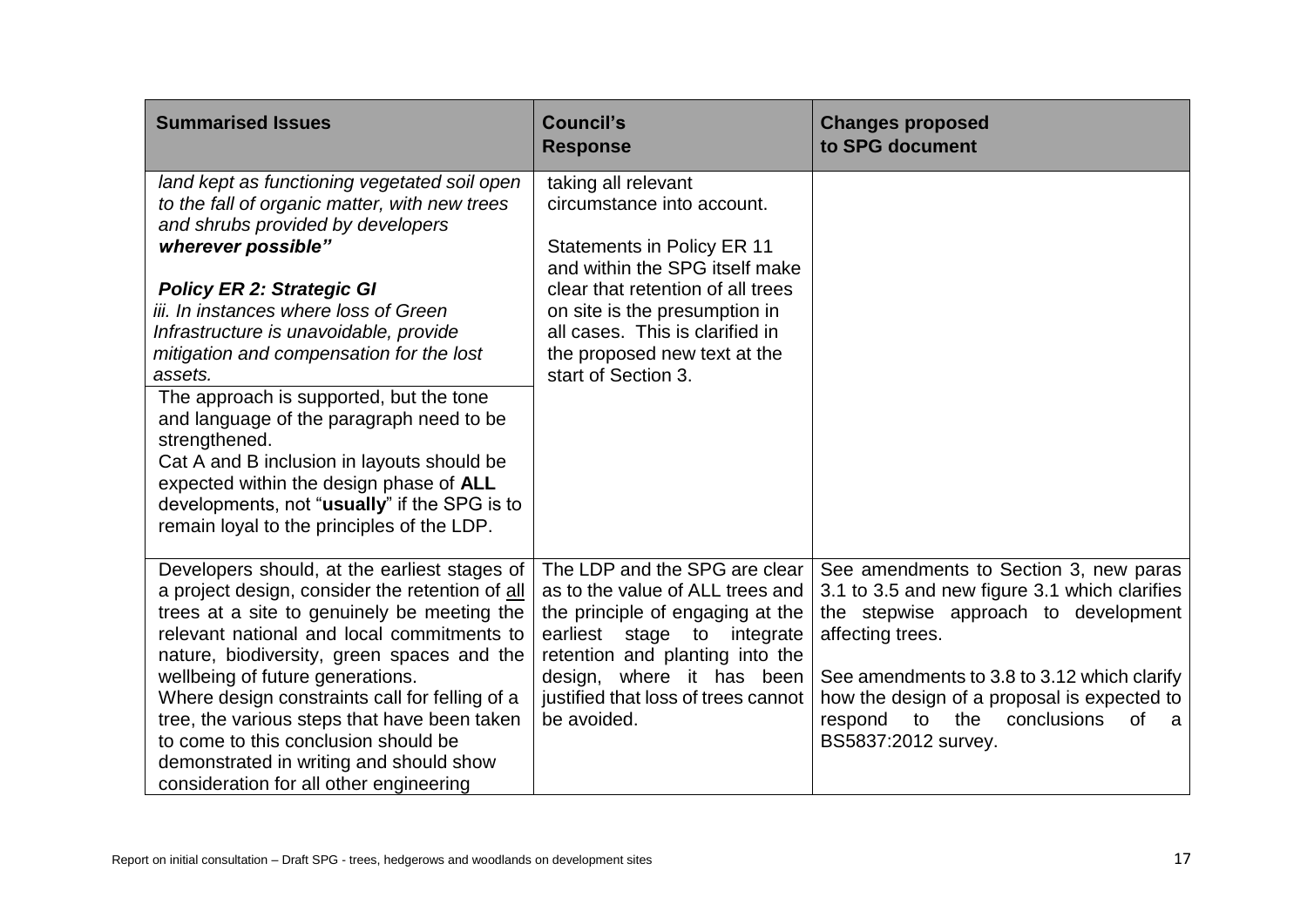| <b>Summarised Issues</b>                                                                                                                                                                                                                                                                                                                         | Council's<br><b>Response</b> | <b>Changes proposed</b><br>to SPG document |
|--------------------------------------------------------------------------------------------------------------------------------------------------------------------------------------------------------------------------------------------------------------------------------------------------------------------------------------------------|------------------------------|--------------------------------------------|
| options possible (regardless of cost). This<br>documentation should form part of the<br>subsequent planning application.<br>As a rule cost should not be considered a<br>viable argument for felling if the cost of<br>retention is below the CAVAT assessment<br>value for the tree, as this equates to a net<br>economic saving via retention. |                              |                                            |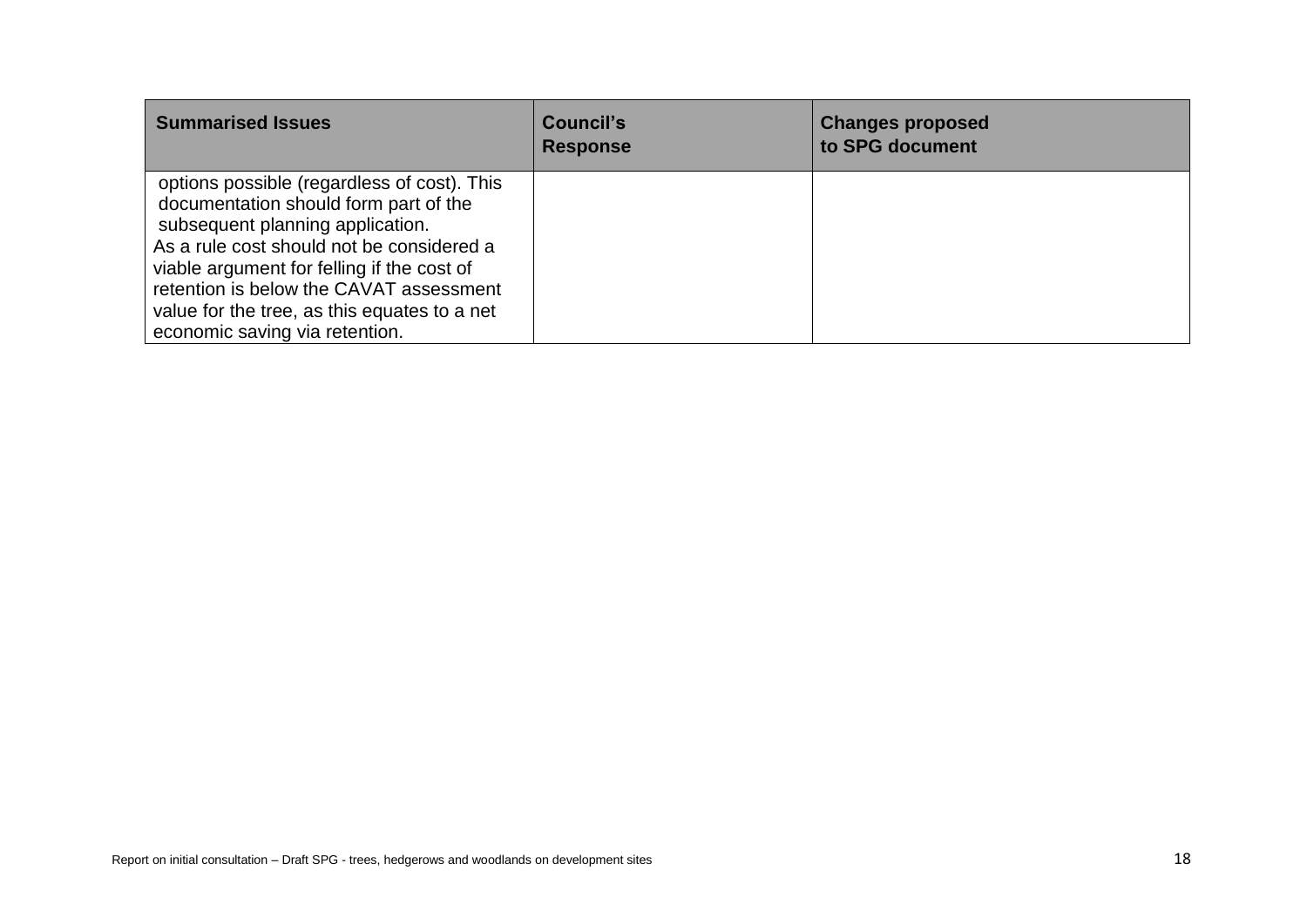## **Question 6: Para 4.6 of the draft SPG states: "Category C and U trees should be retained where they have significant biodiversity features and their retention will not be hazardous." Do you agree with this approach?**

Over three quarters of respondents agreed with the approach.

| <b>Summarised Issues</b>                                                                                                                                                                                                                                                                                                                                                       | <b>Council's</b><br><b>Response</b>                                                                                                                                  | <b>Changes proposed</b><br>to SPG document                                                                                                                                                                                                                                                                      |
|--------------------------------------------------------------------------------------------------------------------------------------------------------------------------------------------------------------------------------------------------------------------------------------------------------------------------------------------------------------------------------|----------------------------------------------------------------------------------------------------------------------------------------------------------------------|-----------------------------------------------------------------------------------------------------------------------------------------------------------------------------------------------------------------------------------------------------------------------------------------------------------------|
| We agree with this approach, as standing<br>deadwood can provide an important niche for a<br>variety of species. Where these trees are close<br>to death or have died and do not pose a safety<br>hazard, their retention should be first sought,<br>whenever possible. The conservation value of<br>these trees to other species might also be<br>enhanced after their death. | Support noted                                                                                                                                                        | No change                                                                                                                                                                                                                                                                                                       |
| The terms "significant biodiversity features" and<br>"hazardous" are ambiguous and open to<br>interpretation<br>Trees have values beyond biodiversity,<br>$\bullet$<br>especially in cities. Their retention should                                                                                                                                                            | Para 4.8 seeks to explain<br>that where a survey identifies<br>category C and U trees,<br>wherever possible,<br>consideration should be                              | See amendments to Section 3, para 3.12 to<br>state "retained wherever possible" and to clarify<br>the meaning of "hazardous".                                                                                                                                                                                   |
| be planned at the onset of a design.<br>This needs further definition for<br>developers to be able to comply with this<br>guidance in a meaningful way, such<br>ambiguities are a hallmark of 'greenwash'<br>opportunities.<br>The biodiversity value should be<br>considered alongside all the other                                                                          | given to their ecological<br>value.<br>It is the role of the Council's<br>ecologist to provide advice<br>on the ecological value of the<br>tree, and this process is | "Retention of Category C and U trees with<br>significant biodiversity features: Where<br>these trees are identified which have<br>significant biodiversity features, these should<br>be retained wherever possible and where<br>their retention will not be an unacceptable risk<br>to people and/or property." |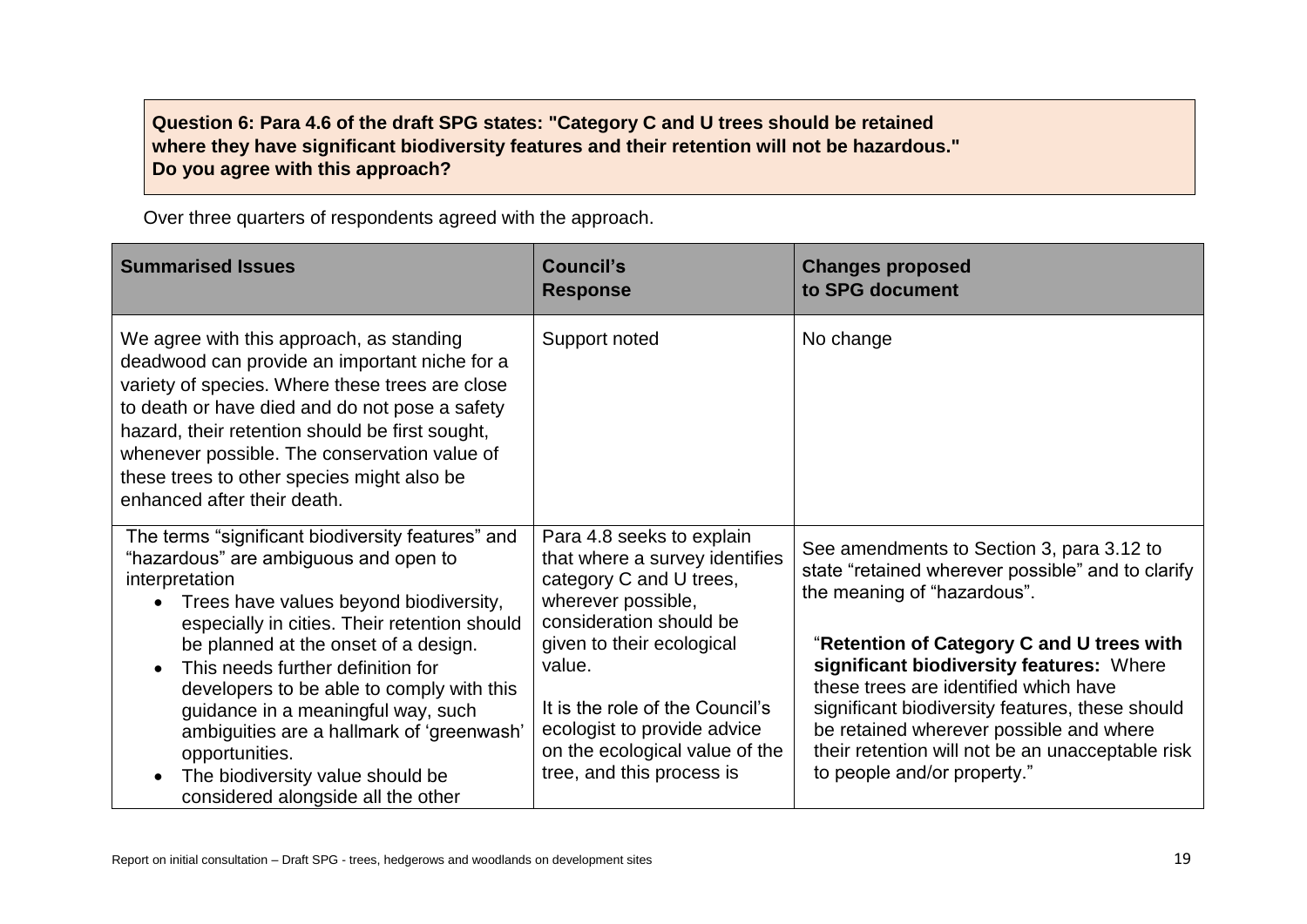| <b>Summarised Issues</b>                                                                                                                                                                                                  | <b>Council's</b><br><b>Response</b>                                                                                                                                                                                                                                                                                                            | <b>Changes proposed</b><br>to SPG document |
|---------------------------------------------------------------------------------------------------------------------------------------------------------------------------------------------------------------------------|------------------------------------------------------------------------------------------------------------------------------------------------------------------------------------------------------------------------------------------------------------------------------------------------------------------------------------------------|--------------------------------------------|
| potential benefits that C and U category<br>trees can provide.<br>Hazardous. need an onus on developers to<br>consider all possible measures to mitigate for<br>a tree being "hazardous" such as engineering<br>solutions | covered in the Biodiversity<br>SPG and not repeated SPG.<br>If a tree has high biodiversity<br>value, but low amenity value<br>then it will be considered by<br>these officers who may insist<br>on its retention.                                                                                                                             |                                            |
|                                                                                                                                                                                                                           | The SPG gives sufficient<br>flexibility to recognise that C<br>and U trees by their nature<br>will often be unsuitable for<br>retention within a<br>development site, being<br>structurally unsound or dead<br>or dying.<br>It also highlights that<br>retention for ecological value<br>will need to be balanced<br>against issues of safety. |                                            |
|                                                                                                                                                                                                                           | Other LDP Policies, for<br>example on Placemaking<br>and Green Infrastructure will<br>ensure that all functions of<br>trees are considered during<br>the design process.                                                                                                                                                                       |                                            |
| Draft Para 4.6 could lead to a number of low<br>quality trees being removed – resulting in the                                                                                                                            | There is provision in BS5837<br>to consider trees as groups                                                                                                                                                                                                                                                                                    | No change.                                 |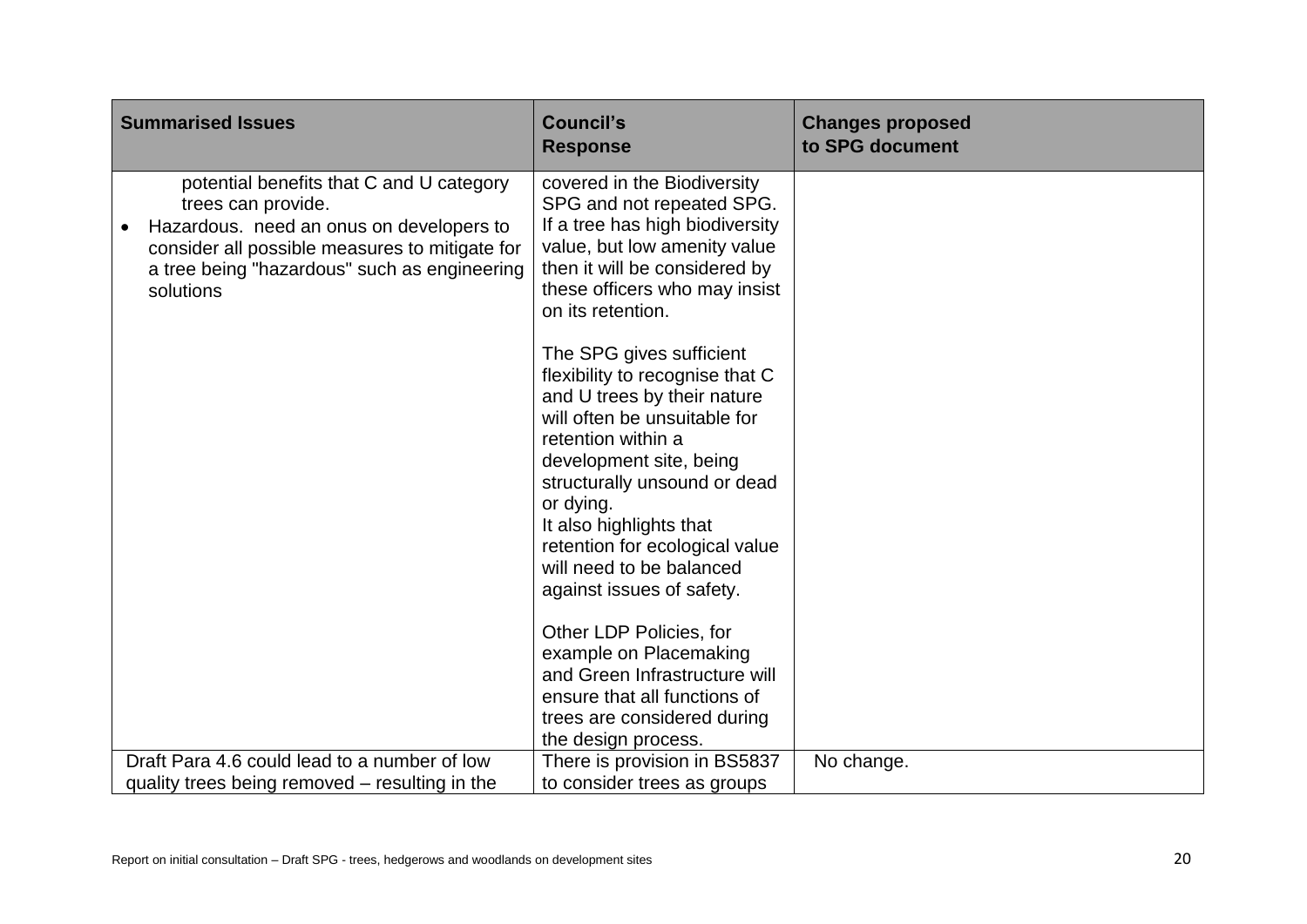| <b>Summarised Issues</b>                                                                                                                                                                                                                                                                                                                                                                                                                                                                                                                                                                                                                                                                                                                                                                                                                                                                                                                                                                                                                                                                             | <b>Council's</b><br><b>Response</b>                                                                                                                                                                                                                                                                                                                                                                                                | <b>Changes proposed</b><br>to SPG document |
|------------------------------------------------------------------------------------------------------------------------------------------------------------------------------------------------------------------------------------------------------------------------------------------------------------------------------------------------------------------------------------------------------------------------------------------------------------------------------------------------------------------------------------------------------------------------------------------------------------------------------------------------------------------------------------------------------------------------------------------------------------------------------------------------------------------------------------------------------------------------------------------------------------------------------------------------------------------------------------------------------------------------------------------------------------------------------------------------------|------------------------------------------------------------------------------------------------------------------------------------------------------------------------------------------------------------------------------------------------------------------------------------------------------------------------------------------------------------------------------------------------------------------------------------|--------------------------------------------|
| loss of the biodiversity value of the trees as a<br>group.<br>C and U trees may not stand alone and are<br>more likely to form part of groups of<br>trees/wooded areas, these areas should be<br>considered as a whole rather than each<br>individual tree being assessed on its own merit,<br>which, following the guidance, may result in the<br>whole area being felled.<br>The danger with current practice is that<br>individual trees might be counted as lower<br>categories and may thus not be prioritised for<br>retention leading to the felling of entire<br>woodlands which maybe the only haven for<br>wildlife, or source area for biodiversity, in a<br>neighbourhood, despite being primarily<br>comprised of category C trees.<br>Where large numbers of trees are under<br>consideration special mention should be given<br>to the need to retain lower categorisations. The<br>removal of large numbers of trees that might be<br>considered category C, and thus of a low priority<br>for retention in this SPG, undermines attempts<br>to enhance biodiversity in development. | and woodlands.<br>Furthermore, Policy ER 2 -<br>provides protection to groups<br>of trees where they form part<br>of the green infrastructure<br>network.<br>It is the role of the LPA tree<br>officer to work within these<br>standards and to respond to<br>content of Reports submitted<br>to support an application<br>which would include<br>highlighting where surveys<br>and conclusions do not<br>conform to BS standards. |                                            |
| Green infrastructure will fail to enhance<br>biodiversity if there are no source areas nearby<br>due to the removal of lower quality woodland,<br>trees and hedgerows. These source areas, for<br>pollinators and invertebrates and birds, for                                                                                                                                                                                                                                                                                                                                                                                                                                                                                                                                                                                                                                                                                                                                                                                                                                                       |                                                                                                                                                                                                                                                                                                                                                                                                                                    |                                            |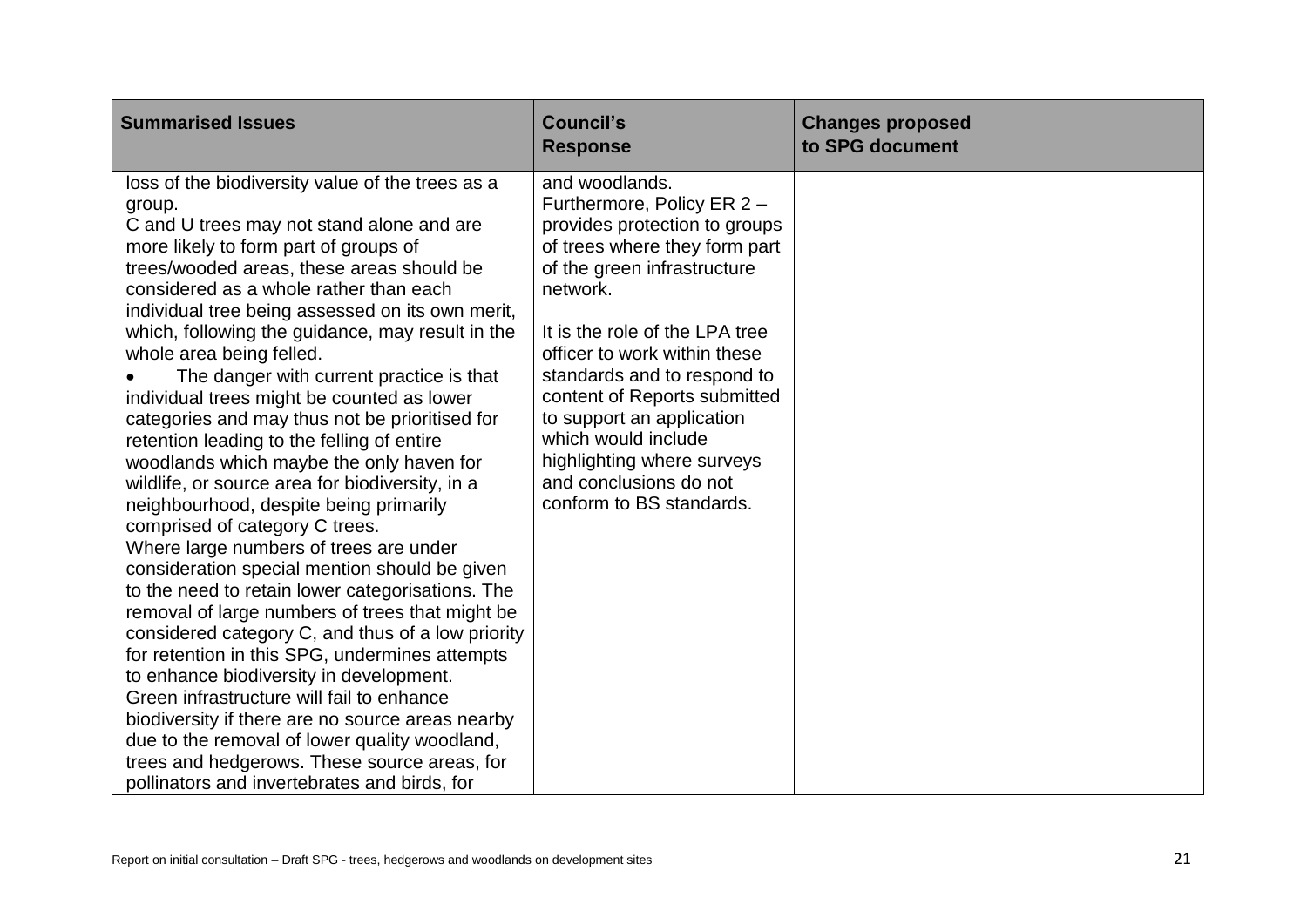| <b>Summarised Issues</b>                                            | <b>Council's</b><br><b>Response</b> | <b>Changes proposed</b><br>to SPG document |
|---------------------------------------------------------------------|-------------------------------------|--------------------------------------------|
| example, are often lower quality agricultural<br>land and woodland. |                                     |                                            |

# **Question 7: Do amendments to the SPG clearly explain the importance of trees, hedgerows and woodland and their contribution to biodiversity, in line with Guidance in PPW 10 and LDP Policy ER 11?**

| <b>Summarised Issues</b>                                                                                                                                                                                                                                                                                                                                                                                                                           | Council's<br><b>Response</b>                                                                                                                                                                                                                      | <b>Changes proposed</b><br>to SPG document                                                                                                                                                                                                                                    |
|----------------------------------------------------------------------------------------------------------------------------------------------------------------------------------------------------------------------------------------------------------------------------------------------------------------------------------------------------------------------------------------------------------------------------------------------------|---------------------------------------------------------------------------------------------------------------------------------------------------------------------------------------------------------------------------------------------------|-------------------------------------------------------------------------------------------------------------------------------------------------------------------------------------------------------------------------------------------------------------------------------|
| There is much focus on the importance of old or<br>mature trees as habitat.<br>Scrub, and smaller trees are equally as<br>important.                                                                                                                                                                                                                                                                                                               | Policy ER 11, and the SPG<br>are both clear all trees are<br>important.                                                                                                                                                                           | No change.                                                                                                                                                                                                                                                                    |
| We do not feel the guidance of the policies is<br>reflected in the SPG. We feel the importance of<br>trees, hedgerows and woodlands has been<br>played down in the SPG. A suitable process<br>should be established via the SPG that ensures<br>full consideration of all options other than felling<br>are undertaken as standard, with felling as a<br>last resort, and better meet objectives with FG<br>Act, EAW Act, and LDP vision, and PPW. | See above response, which<br>addresses how the guidance<br>relates to all trees, and the<br>need to make better<br>reference to how aims and<br>objectives of national<br>legislation and guidance<br>relate to the implementation<br>of the SPG. | See amendments above to Section 2,<br>legislative context, and Section 3, which<br>emphasis that the value all trees are<br>considered in the stepwise process. See also<br>proposed new Appendix 2 to provide a clear<br>method for the calculation of replacement<br>trees. |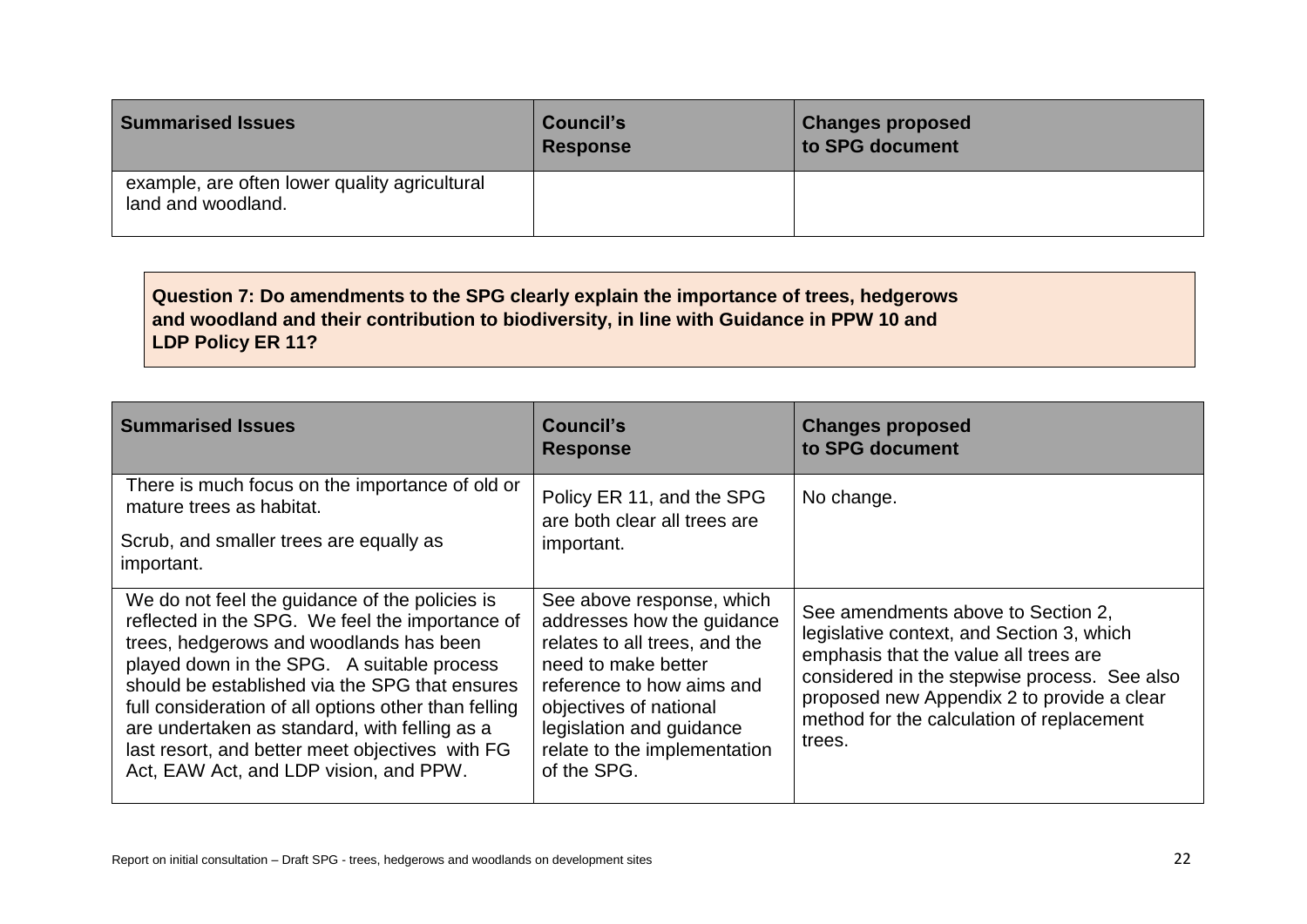| <b>Summarised Issues</b>                                                                                                                                                                                                                                                                                                                                                                                                                  | <b>Council's</b><br><b>Response</b> | <b>Changes proposed</b><br>to SPG document |
|-------------------------------------------------------------------------------------------------------------------------------------------------------------------------------------------------------------------------------------------------------------------------------------------------------------------------------------------------------------------------------------------------------------------------------------------|-------------------------------------|--------------------------------------------|
| The PPW states that "planning authorities"<br>should consider the importance of valued trees".<br>There are numerous examples in Swansea of<br>the value residents and communities place on<br>trees being overlooked in planning and<br>development to the detriment of our city,<br>stakeholder relationships and the biodiversity<br>left in our city.                                                                                 |                                     |                                            |
| Moreover the current monetary and ecosystem<br>services value of trees is not assessed because<br>of the lack of use of natural capital valuation<br>assessment tools. This is The SPG is a vital tool<br>to correct such past mistakes and it needs to be<br>strengthened to ensure development considers<br>retention as standard for all trees, woodland and<br>hedgerows. Exceptional reasons should need to<br>be given for felling. |                                     |                                            |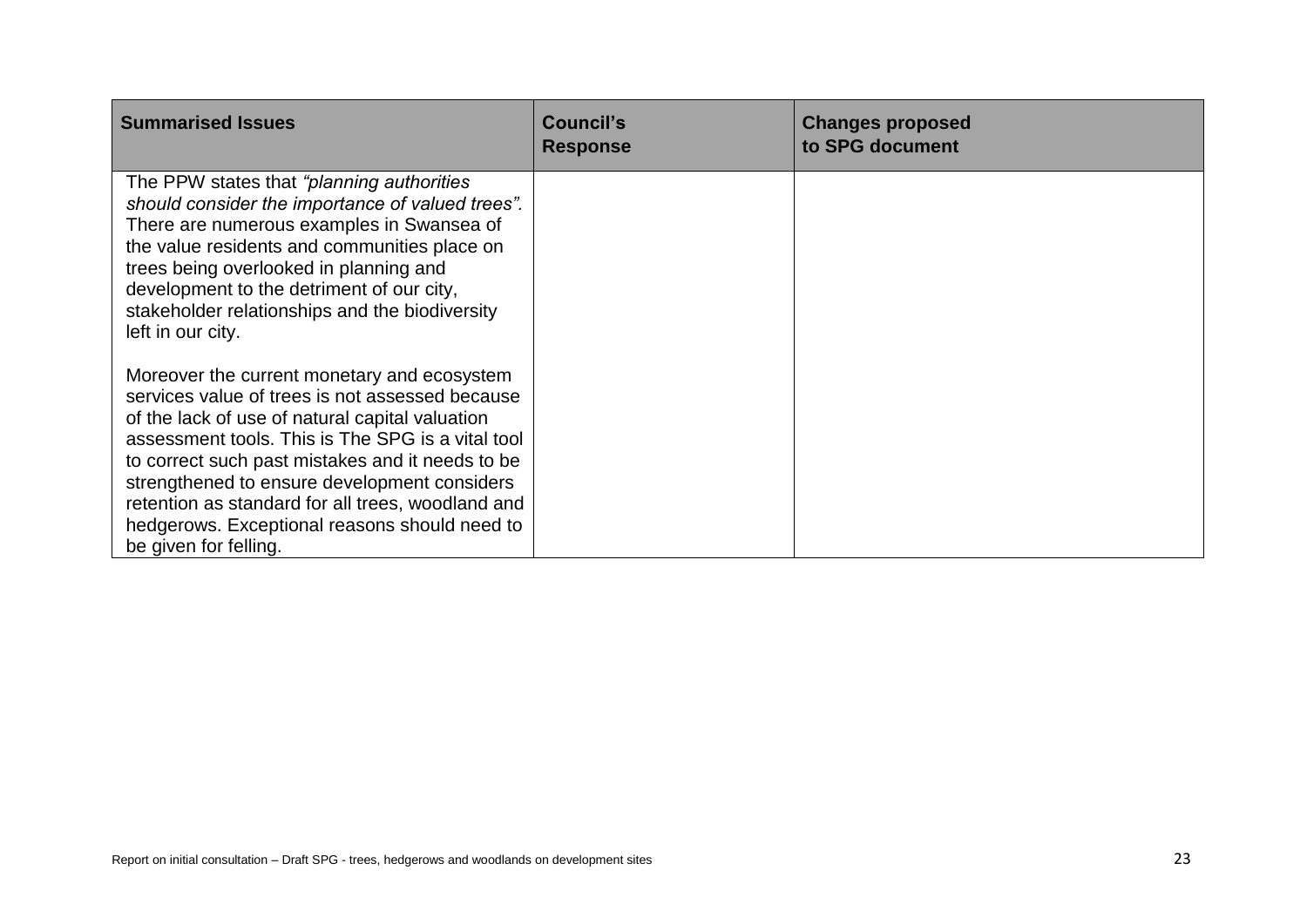# **Question 8: Do amendments to the SPG clearly explain how veteran trees and ancient trees and woodland will be considered in the planning application process, in line with PPW and LDP Policy ER 11?**

| <b>Summarised Issues</b>                                                                                                                                                                                                                                                                                                                                                                                                                                                                                                                                                                                                                                                                | Council's<br><b>Response</b>                                                                                                                                                                                                                                                                                                                                                                                            | <b>Changes proposed</b><br>to SPG document                                                                                                                                                                                                                                                                                                                                                                                                                                                                                                                                                                                                                 |
|-----------------------------------------------------------------------------------------------------------------------------------------------------------------------------------------------------------------------------------------------------------------------------------------------------------------------------------------------------------------------------------------------------------------------------------------------------------------------------------------------------------------------------------------------------------------------------------------------------------------------------------------------------------------------------------------|-------------------------------------------------------------------------------------------------------------------------------------------------------------------------------------------------------------------------------------------------------------------------------------------------------------------------------------------------------------------------------------------------------------------------|------------------------------------------------------------------------------------------------------------------------------------------------------------------------------------------------------------------------------------------------------------------------------------------------------------------------------------------------------------------------------------------------------------------------------------------------------------------------------------------------------------------------------------------------------------------------------------------------------------------------------------------------------------|
| We would encourage better<br>communication on data needed to<br>inform developers and their agents<br>about Swansea's ancient and veteran<br>trees and woodland.<br>We encourage the current TPO list and<br>GIS products on ancient and veteran<br>trees and woodland to be made<br>publically and easily available as a<br>matter of priority.<br>Swansea has an unfortunate history of<br>TPO'd trees being removed illegally and<br>the SPG should take every step to limit<br>this. Providing developers, residents and<br>communities with the maximum possible<br>amount of data on where TPO'd trees<br>and ancient woodlands are, not the bare<br>minimum, should be step one. | Ancient woodland maps are available to<br>the public online already.<br>https://naturalresources.wales/evidence-<br>and-data/research-and-reports/ancient-<br>woodland-inventory/?lang=en<br>A link to this site would be a useful addition<br>to the document.<br>The consultation question was not about<br>TPO trees. The planning process does not<br>differentiate TPO trees from those that are<br>not protected. | See new para 3.13 to highlight criteria of<br>policy ER11 on development affecting<br>ancient and veteran trees. See also new<br>para 3.20, to clarify definition of Ancient<br>Woodland and refer to NRW online<br>guidance and mapping.<br>3.13 The importance of Ancient and<br>Veteran trees is emphasized in<br>national planning policy and<br>guidance <sup>5</sup> , and reflected in the<br>detailed criteria of LDP Policy<br>ER11. The Policy provides specific<br>protection to Ancient Woodland,<br>Ancient Woodlands Sites, Ancient<br>and Veteran Trees and clearly<br>states that development will not<br>normally be permitted that would |

<sup>&</sup>lt;sup>5</sup> See also "Planner's manual for ancient woodland and veteran trees: https://www.woodlandtrust.org.uk/publications/2019/06/planners-manual-for-ancient-woodland/ and Natural England standing advice:<https://www.gov.uk/guidance/ancient-woodland-and-veteran-trees-protection-surveys-licences>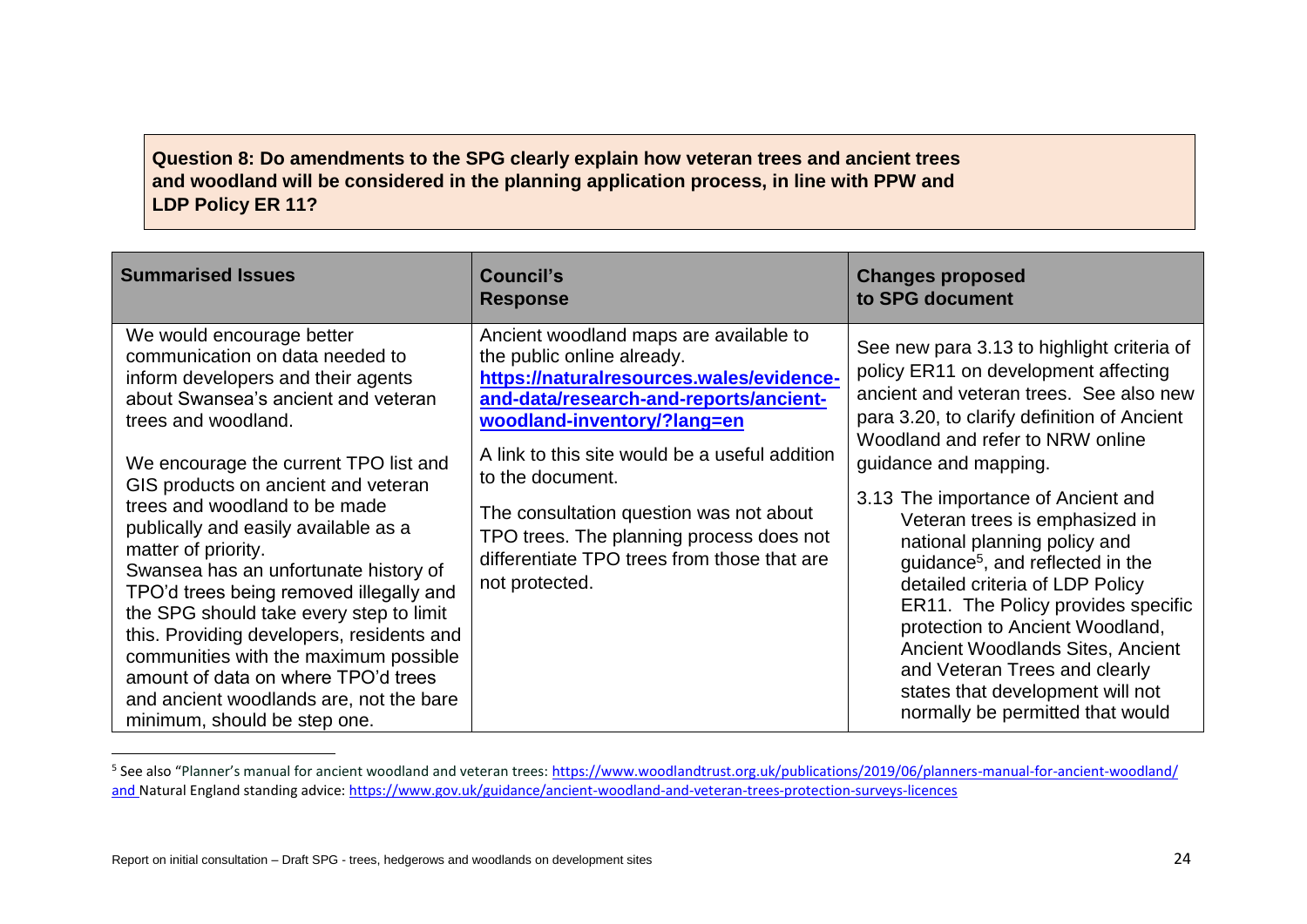| <b>Summarised Issues</b>                                                                                                                                                                                                                                 | <b>Council's</b><br><b>Response</b>                                                                                                                       | <b>Changes proposed</b><br>to SPG document                                                                                                                                                                                                                                                                                                                                                                                                               |
|----------------------------------------------------------------------------------------------------------------------------------------------------------------------------------------------------------------------------------------------------------|-----------------------------------------------------------------------------------------------------------------------------------------------------------|----------------------------------------------------------------------------------------------------------------------------------------------------------------------------------------------------------------------------------------------------------------------------------------------------------------------------------------------------------------------------------------------------------------------------------------------------------|
|                                                                                                                                                                                                                                                          |                                                                                                                                                           | result in any of the impacts<br>specified in criteria i-x.                                                                                                                                                                                                                                                                                                                                                                                               |
|                                                                                                                                                                                                                                                          |                                                                                                                                                           | 3.20 Ancient woodland: is defined as<br>land that has had a continuous<br>woodland cover since accurate<br>maps were first produced. It is a<br>valuable and irreplaceable<br>resource. Ancient Woodland is<br>given special consideration in the<br>LDP. Further information regarding<br>development within Ancient<br>Woodland is available from NRW <sup>6</sup><br>together with links to up to date<br>mapping of ancient woodlands <sup>7</sup> . |
| We have concerns that only veteran and<br>ancient trees are given additional<br>protective note, as there are very few of<br>these in the area.                                                                                                          | See response above relating to Policy<br>ER11 and SPG and consideration of all<br>trees of value.                                                         | See above referenced amendments.                                                                                                                                                                                                                                                                                                                                                                                                                         |
| All semi and mature trees should come<br>under 'retain as the norm' guidance<br>because of the low number of them in<br>Swansea. The use of 'usually' with<br>reference to retention allows too many<br>options for developers to fell<br>unnecessarily. | This section of the SPG seeks only to refer<br>to the specific national and LDP policy<br>requirements relating to these specific<br>categories of trees. |                                                                                                                                                                                                                                                                                                                                                                                                                                                          |

<sup>6</sup> <https://naturalresources.wales/evidence-and-data/research-and-reports/ancient-woodland-inventory/?lang=en>

 $7$  At the time of publication – Ancient Woodlands Inventory 2021.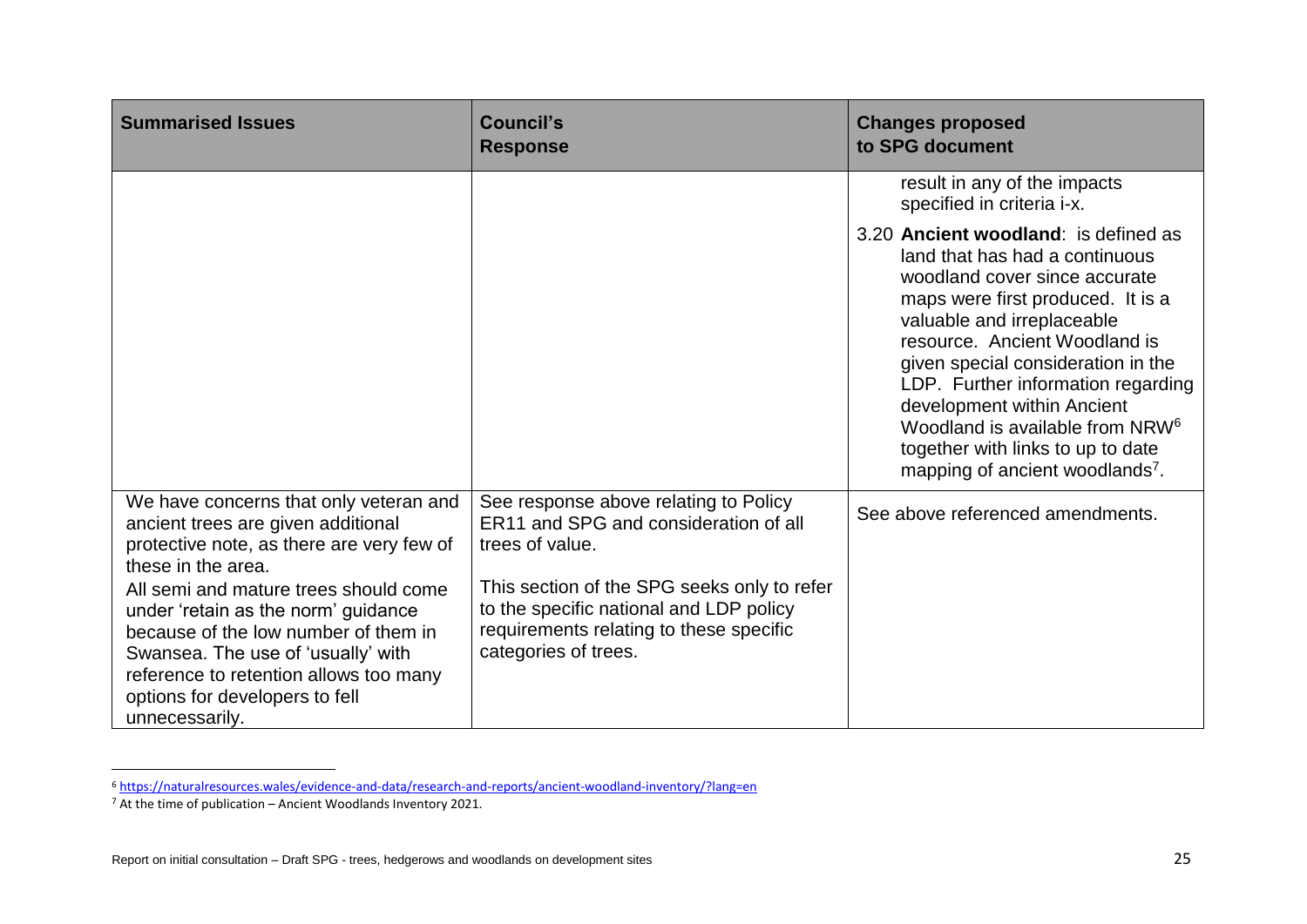| <b>Summarised Issues</b>                                                                           | Council's<br><b>Response</b>                                                                                                                           | <b>Changes proposed</b><br>to SPG document |
|----------------------------------------------------------------------------------------------------|--------------------------------------------------------------------------------------------------------------------------------------------------------|--------------------------------------------|
| The SPG should refer to the importance<br>of fungi, etc in the ecosystems of<br>woodlands.         | Amendments are proposed to refer to NRW<br>guidance on ancient woodlands, which<br>includes references to the role of fungi in<br>woodland ecosystems. | See new para 3.20.                         |
| Support from NRW for detail provided in<br>paragraphs 4.10 to 4.16, and within<br>Section 5 and 6. | <b>Support Noted</b>                                                                                                                                   | No change                                  |

#### **POTENTIAL ADDITIONAL AMENDMENT**

The draft version of the SPG was approved for consultation at the Planning Committee on 22nd July 2020. At that Committee, Elected Members suggested that the document should be amended to state that the Council will place Tree Preservation Orders (TPOs) on all newly planted or retained trees located on land in private ownership, where such trees are considered to be part of the landscaping and placemaking of a new development. (This will not apply to trees within public areas which will either be adopted by the Council or maintained under private agreement).

**Question 9 Do you agree that the SPG should be amended in this way?**

| <b>Summarised Issues</b>                                                  | Council's<br><b>Response</b>                                                                                     | <b>Changes proposed</b><br>to SPG document                                                            |
|---------------------------------------------------------------------------|------------------------------------------------------------------------------------------------------------------|-------------------------------------------------------------------------------------------------------|
| Yes, measures to protect trees should be<br>encouraged wherever possible. | Amendments are proposed<br>to explain how TPOs will be<br>used to secure retained or<br>newly planted trees. The | See new para 5.13<br><b>Tree Preservation Orders: Wherever</b><br>possible The LPA will serve TPOs on |
| Yes, TPO's should also be placed on trees on<br><b>Council Land</b>       |                                                                                                                  | retained or newly planted trees located on<br>private land within a development site                  |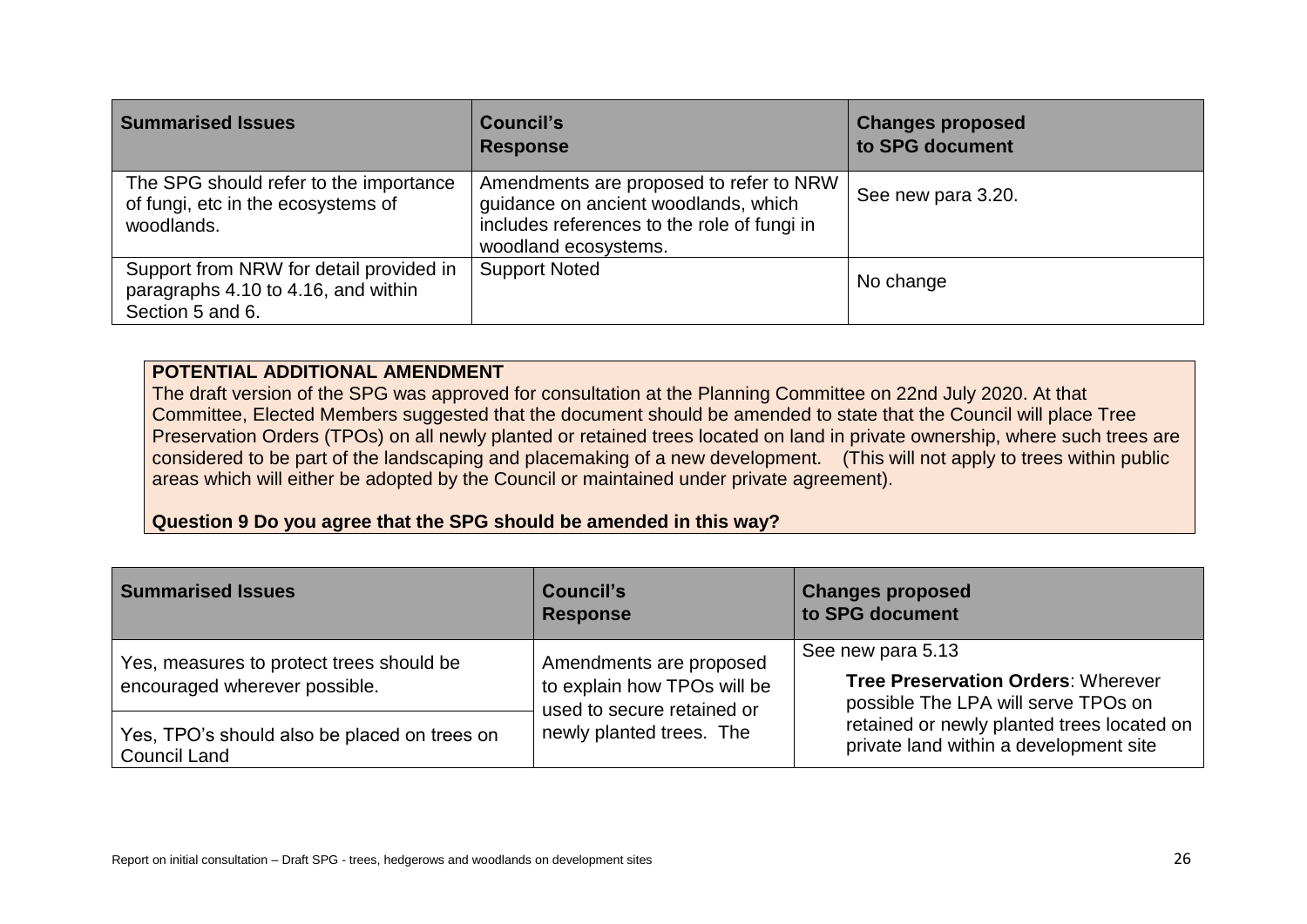| <b>Summarised Issues</b>                                                                                                                                                                               | <b>Council's</b><br><b>Response</b>                                                                                                                                                                                                                                    | <b>Changes proposed</b><br>to SPG document                                                                                                                                                                                                                                                                                                                                                                      |
|--------------------------------------------------------------------------------------------------------------------------------------------------------------------------------------------------------|------------------------------------------------------------------------------------------------------------------------------------------------------------------------------------------------------------------------------------------------------------------------|-----------------------------------------------------------------------------------------------------------------------------------------------------------------------------------------------------------------------------------------------------------------------------------------------------------------------------------------------------------------------------------------------------------------|
| Yes, so long as there is a general assumption<br>that tress are, by and large, part of the<br>landscaping and placemaking and that checks<br>are made that it is treated with respect by<br>homeowners | new text applies only to trees<br>on private land, and is<br>introduced in order to<br>support the LPA in meeting<br>its placemaking objectives<br>and ensuring that the<br>benefits of tree planting are<br>maintained throughout the<br>lifespan of the development. | where they are required to meet<br>placemaking requirements and form part<br>of securing the wider sense of place of the<br>development as whole. Trees on publicly<br>owned land would not require TPO as<br>these would be managed by the council<br>and covered by the Council's Corporate<br>tree strategy. The TPO would be applied<br>to the whole development at the point of<br>discharge of condition. |
| Yes, although this needs to be backed up by<br>officer time to administrate and enforce the<br>protection                                                                                              | This is a<br>corporate/management issue<br>which falls outside the scope<br>of supplementary planning<br>guidance                                                                                                                                                      | See amendments to revised draft Section 5 to<br>Clarify that the council will use planning<br>conditions, planning obligations or TPOs<br>as appropriate to secure landscape<br>planting.                                                                                                                                                                                                                       |
| Officer amendment                                                                                                                                                                                      | The section on Planning<br>obligations, planning<br>conditions and TPO's has<br>been revised, to give<br>sufficient flexibility for the<br>most appropriate mechanism<br>to be used on a case by case<br>basis.<br>Amendments made to refer<br>to the range of tools   | See amendments to revised draft Section 5.                                                                                                                                                                                                                                                                                                                                                                      |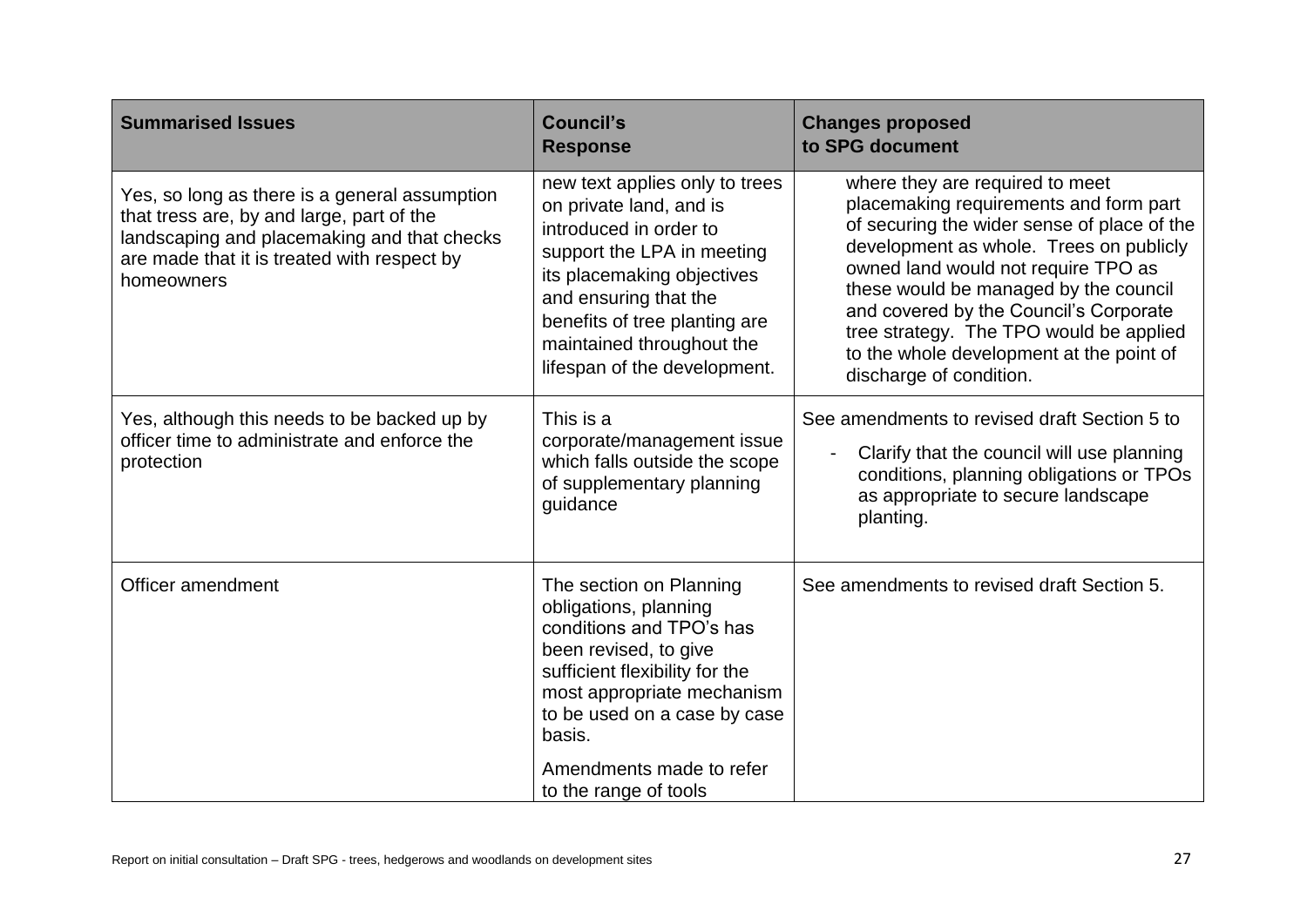| <b>Summarised Issues</b> | <b>Council's</b><br><b>Response</b>                                                                                                                                   | <b>Changes proposed</b><br>to SPG document |
|--------------------------|-----------------------------------------------------------------------------------------------------------------------------------------------------------------------|--------------------------------------------|
|                          | available to secure trees<br>provided in development as<br>part of the landscaping and<br>placemaking (i.e. Conditions,<br>Planning obligations or<br>serving a TPO.) |                                            |
|                          | Amendments to 5.9 and 5.10<br>to replace reference to a<br>timescale of 5 years with "a<br>conditioned period of time"                                                |                                            |

**QUESTION 10: Do you have any additional comments relating to the draft SPG and/or are there specific amendments (not covered by questions 1-9 above) that you would like to see made to the document?**

| <b>Summarised Issues</b>                                                                                                                                                                                                              | <b>Council's</b><br><b>Response</b> | <b>Changes proposed</b><br>to SPG document |
|---------------------------------------------------------------------------------------------------------------------------------------------------------------------------------------------------------------------------------------|-------------------------------------|--------------------------------------------|
| The Consultation Draft SPG for Trees,<br>Hedgerows and Woodlands in Development<br>Sites is attractively laid out, detailed where<br>appropriate, informative, well referenced, and<br>useful to both lay reader and professional. It | <b>Noted</b>                        |                                            |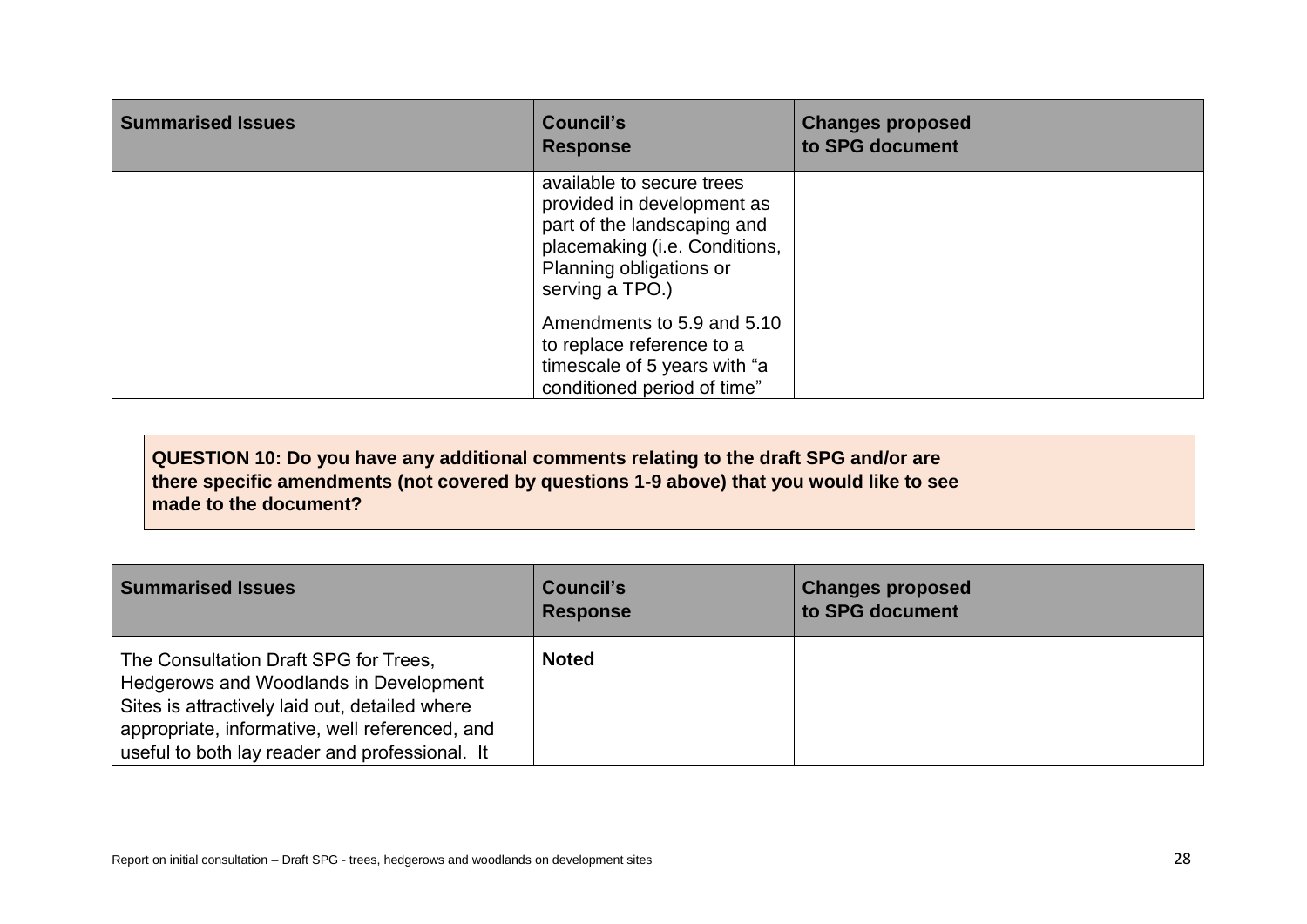| <b>Summarised Issues</b>                                                                                                                                                                                                                                                                                                                                                                                                                                                                                                                                                                                                                                                                                                                                                                              | <b>Council's</b><br><b>Response</b>                                                                                                | <b>Changes proposed</b><br>to SPG document                                          |
|-------------------------------------------------------------------------------------------------------------------------------------------------------------------------------------------------------------------------------------------------------------------------------------------------------------------------------------------------------------------------------------------------------------------------------------------------------------------------------------------------------------------------------------------------------------------------------------------------------------------------------------------------------------------------------------------------------------------------------------------------------------------------------------------------------|------------------------------------------------------------------------------------------------------------------------------------|-------------------------------------------------------------------------------------|
| covers a range of planning issues and links<br>clearly to the LDP and other policies.                                                                                                                                                                                                                                                                                                                                                                                                                                                                                                                                                                                                                                                                                                                 |                                                                                                                                    |                                                                                     |
| YES: Need much stronger legislation around<br>tree protection, this is just guidance without any<br>strong incentive for a developer to follow.                                                                                                                                                                                                                                                                                                                                                                                                                                                                                                                                                                                                                                                       | This is SPG and can only<br>implement existing legislation<br>and LDP policy, it cannot<br>introduce new policy or<br>legislation. |                                                                                     |
| We find the document hard to follow and would<br>encourage a rethink on layout so the process of<br>assessment is linear and logical and can be<br>followed by a layperson.                                                                                                                                                                                                                                                                                                                                                                                                                                                                                                                                                                                                                           |                                                                                                                                    | Amendments made throughout the document<br>to layout, legibility and accessibility. |
| <b>Glamorgan Fungi:</b> YES: We note that there<br>is almost no mention of fungi in the documents.<br>Fungi are perhaps the most important members<br>of the terrestrial ecological 6community, as they<br>recycle nutrients, create habitats and provide<br>food for a huge range of organisms. They are<br>key players in carbon and nitrogen dynamics in<br>habitats, and their role in maintaining heathy<br>soils, should not be overlooked.<br>Decomposition is just as important to consider<br>as primary productivity. We must start to<br>implement measures to combat biodiversity loss<br>and greenhouse gas emissions. Soils with<br>healthy populations of fungi, help sequester<br>carbon and greatly support the functioning of<br>terrestrial habitats. For these reasons, fungi and |                                                                                                                                    |                                                                                     |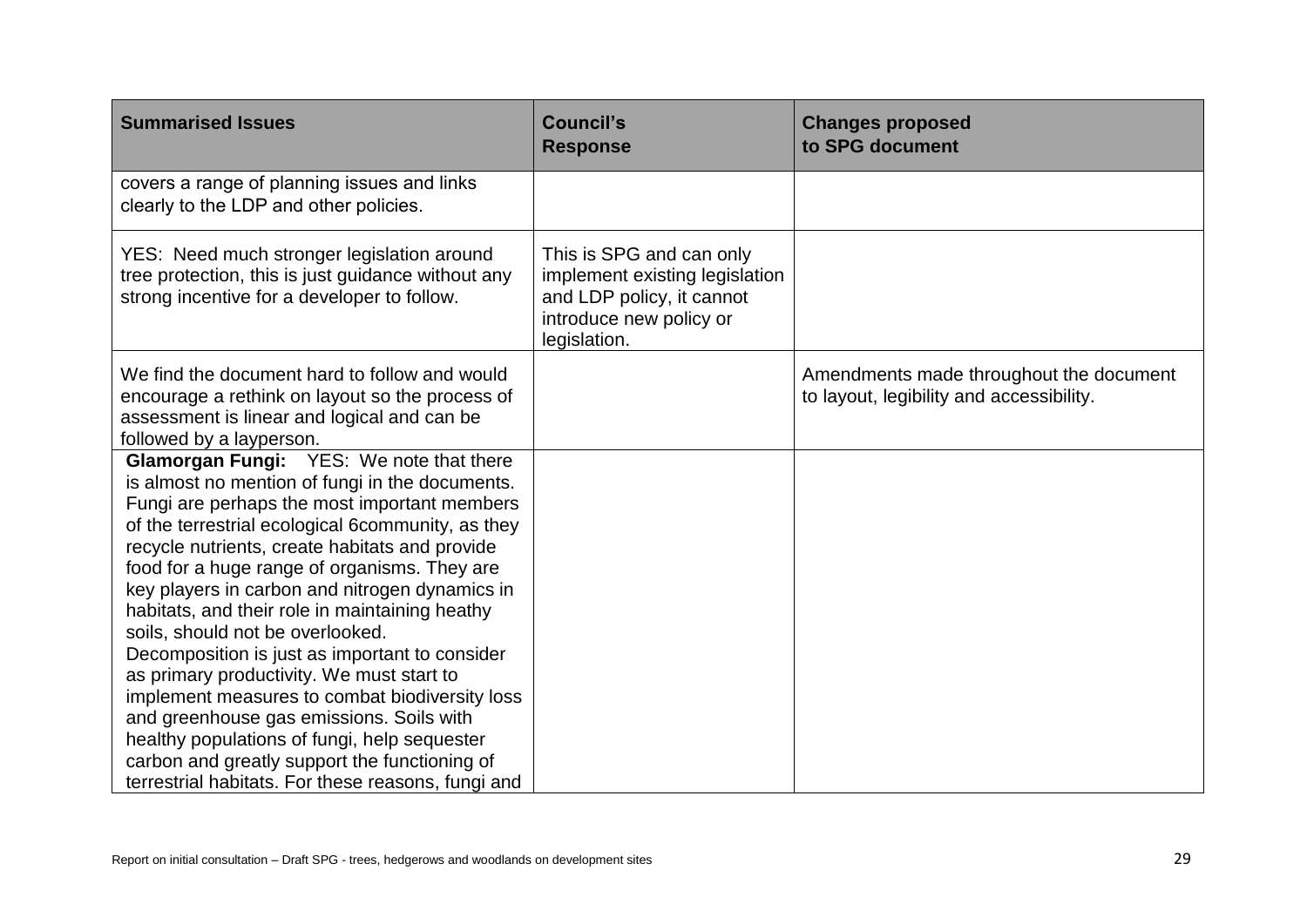| <b>Summarised Issues</b>                                                                         | <b>Council's</b><br><b>Response</b> | <b>Changes proposed</b><br>to SPG document |
|--------------------------------------------------------------------------------------------------|-------------------------------------|--------------------------------------------|
| their habitats must be given protection, it is of                                                |                                     |                                            |
| utmost importance when designing strategies to<br>improve, maintain or protect our green spaces. |                                     |                                            |
| In addition to the aforementioned points, there                                                  |                                     |                                            |
| are certain fungi present in Swansea//, that                                                     |                                     |                                            |
| need direct protection to prevent local                                                          |                                     |                                            |
| extinction. Most trees depend on fungi -                                                         |                                     |                                            |
| particularly mycorrhizal species that enhance                                                    |                                     |                                            |
| the development of trees by providing water and                                                  |                                     |                                            |
| nutrients from the soil that are not readily                                                     |                                     |                                            |
| available. We would ask that due consideration                                                   |                                     |                                            |
| of fungi be in measures proposed to protect                                                      |                                     |                                            |
| trees/roots etc New, semi ancient and ancient                                                    |                                     |                                            |
| woodlands may contain assemblages of locally                                                     |                                     |                                            |
| important fungi. Veteran trees hold                                                              |                                     |                                            |
| assemblages of fungi that can be hundreds of                                                     |                                     |                                            |
| years old, and protection must be granted to                                                     |                                     |                                            |
| these particular trees. Tree and hedgerow                                                        |                                     |                                            |
| management - leaving standing deadwood                                                           |                                     |                                            |
| (subject to safety concerns), a mixture of                                                       |                                     |                                            |
| different grades of coarse deadwood and                                                          |                                     |                                            |
| old/veteran trees is very important. In addition,<br>semi or unimproved grassland sites are      |                                     |                                            |
| important for fungi particularly Waxcap fungi                                                    |                                     |                                            |
| (Hygrocybe et al species). These include                                                         |                                     |                                            |
| pasture, cemeteries and old lawns which we                                                       |                                     |                                            |
| hope could be surveyed before change of use is                                                   |                                     |                                            |
| agreed. Grassland fungi are extremely sensitive                                                  |                                     |                                            |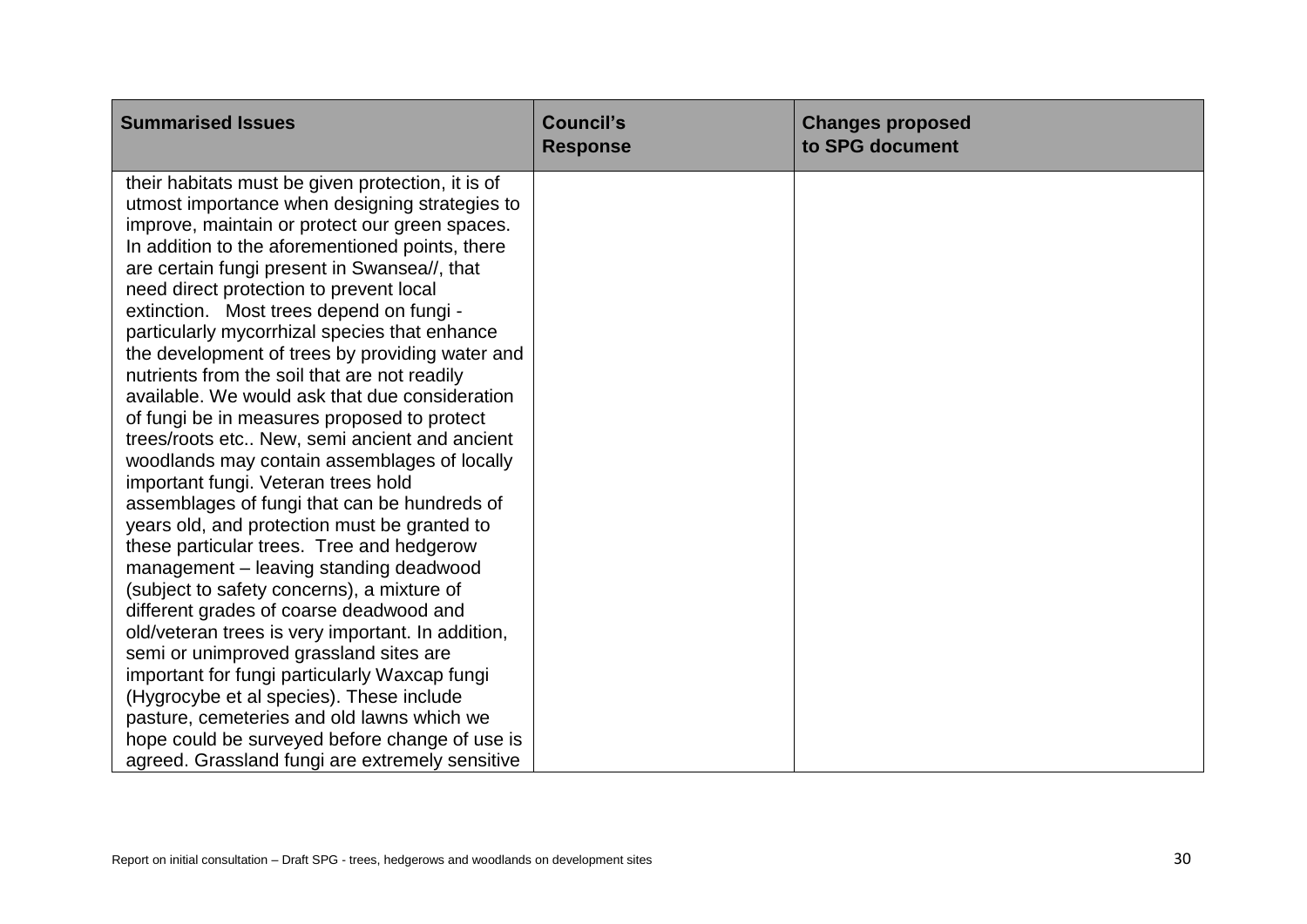| <b>Summarised Issues</b>                                                                                                                                                                                                                                                                                                                                                                                                                                                                                                                                                                                                                                  | <b>Council's</b><br><b>Response</b>                                         | <b>Changes proposed</b><br>to SPG document |
|-----------------------------------------------------------------------------------------------------------------------------------------------------------------------------------------------------------------------------------------------------------------------------------------------------------------------------------------------------------------------------------------------------------------------------------------------------------------------------------------------------------------------------------------------------------------------------------------------------------------------------------------------------------|-----------------------------------------------------------------------------|--------------------------------------------|
| to change and this needs to be taken into<br>consideration early in the planning process.<br>We would ask that fungi are given a much<br>higher profile in the documents, which ties into<br>the Well-being of Future Generations (Wales)<br>Act 2015.<br>We must start to think about habitats from the<br>ground up, starting with the microbes that<br>support these habitats. Please do not hesitate to<br>contact us with any further queries on aspects<br>of fungal biology, ecology or conservation.<br>We stress the need for fungal surveys by<br>competent mycologists to be included as<br>early as possible in the planning process.         |                                                                             |                                            |
| Swansea Tree Forum - Re Draft SPG Para 6.5<br>In reality, local officers will rarely have the time<br>to go on site to ensure that conditions are being<br>complied with, both at the construction phase<br>and during the period of time thereafter in which<br>developers are required to maintain newly<br>planted trees. Monitoring and written reporting<br>conditions should form part of planning approval<br>conditions. The SPG should clearly place the<br>onus on the developer to show compliance with<br>conditions rather than on the officer to check<br>compliance is being met. Should regular<br>monitoring and reporting show anything | Revised draft para 5.6<br>(formerly 6.5) sufficiently<br>covers this issue. | No change                                  |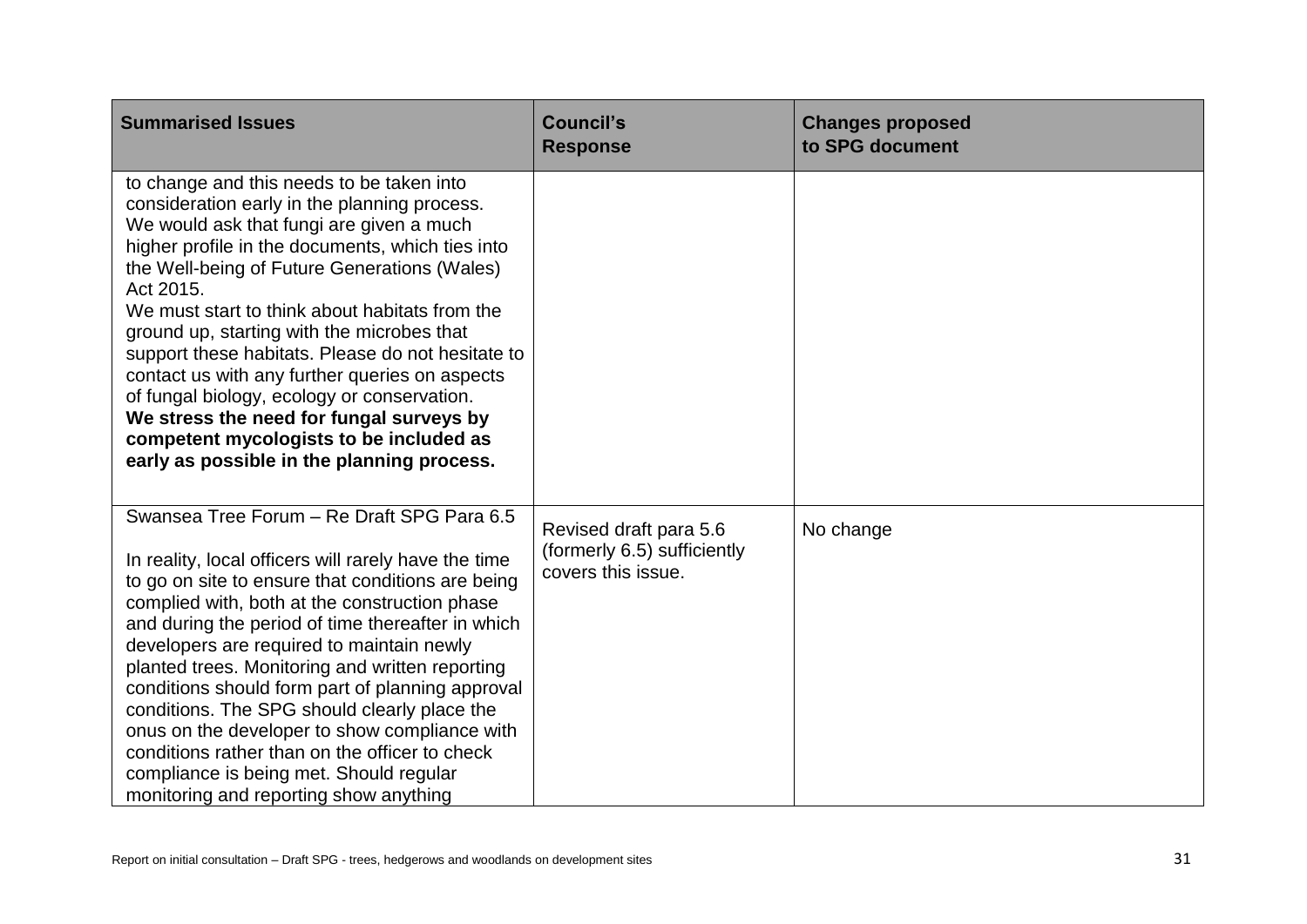| <b>Summarised Issues</b>                                                                                                                                                                                                                                                                                                                                                                                                                                                 | <b>Council's</b><br><b>Response</b>                                                                                                                                                                                                                                                                                                       | <b>Changes proposed</b><br>to SPG document                                                                                                                                                     |
|--------------------------------------------------------------------------------------------------------------------------------------------------------------------------------------------------------------------------------------------------------------------------------------------------------------------------------------------------------------------------------------------------------------------------------------------------------------------------|-------------------------------------------------------------------------------------------------------------------------------------------------------------------------------------------------------------------------------------------------------------------------------------------------------------------------------------------|------------------------------------------------------------------------------------------------------------------------------------------------------------------------------------------------|
| concerning, the officer is better able to focus<br>their resources on attending sites in person<br>Swansea Tree Forum - Re draft Para 8.2<br>Wherever possible large growing tree species<br>should be planted in mitigation of loss of trees<br>on site.<br>The layout should consider replacement<br>planting including large growing species as part<br>of the design and not just an afterthought with<br>trees chosen for any space left over after<br>development. | Reference is already made<br>to large growing species in<br>the revised draft SPG at 6.2<br>(formerly 8.2)<br>New para 6.5 also proposed<br>to clarify the size and form of<br>planted trees.<br>New text relating to the Tree<br>Replacement Standard also<br>include reference to the<br>importance of considering<br>the size of tree. | See new para 6.5.<br>New appendix 1, Tree replacement standard.                                                                                                                                |
| The SPG should make it clear that site layout<br>should prioritise where tree pits for large-<br>growing species can be placed and show how<br>service laying will be coordinated to avoid re<br>digging trenches later on that might have a<br>negative impact on planting.<br>Very clear guidance should be given Built up<br>areas where there are a lot of trees [leafy<br>suburbs!!] are always more attractive etc than<br>areas with few trees.                   | The emerging Placemaking<br>SPG provides further detail<br>on the integration of tree<br>planting into the design of<br>new developments at a<br>range of scales.<br>Amendments also made to<br>include updated references<br>to placemaking in Future<br>Wales.                                                                          | See amendments throughout the document to<br>cross reference placemaking<br>2.3 - Future wales Policy 14 and placemaking.<br>3.53, 6.8 – ref to Placemaking SPG<br>5.13 - TPOs and placemaking |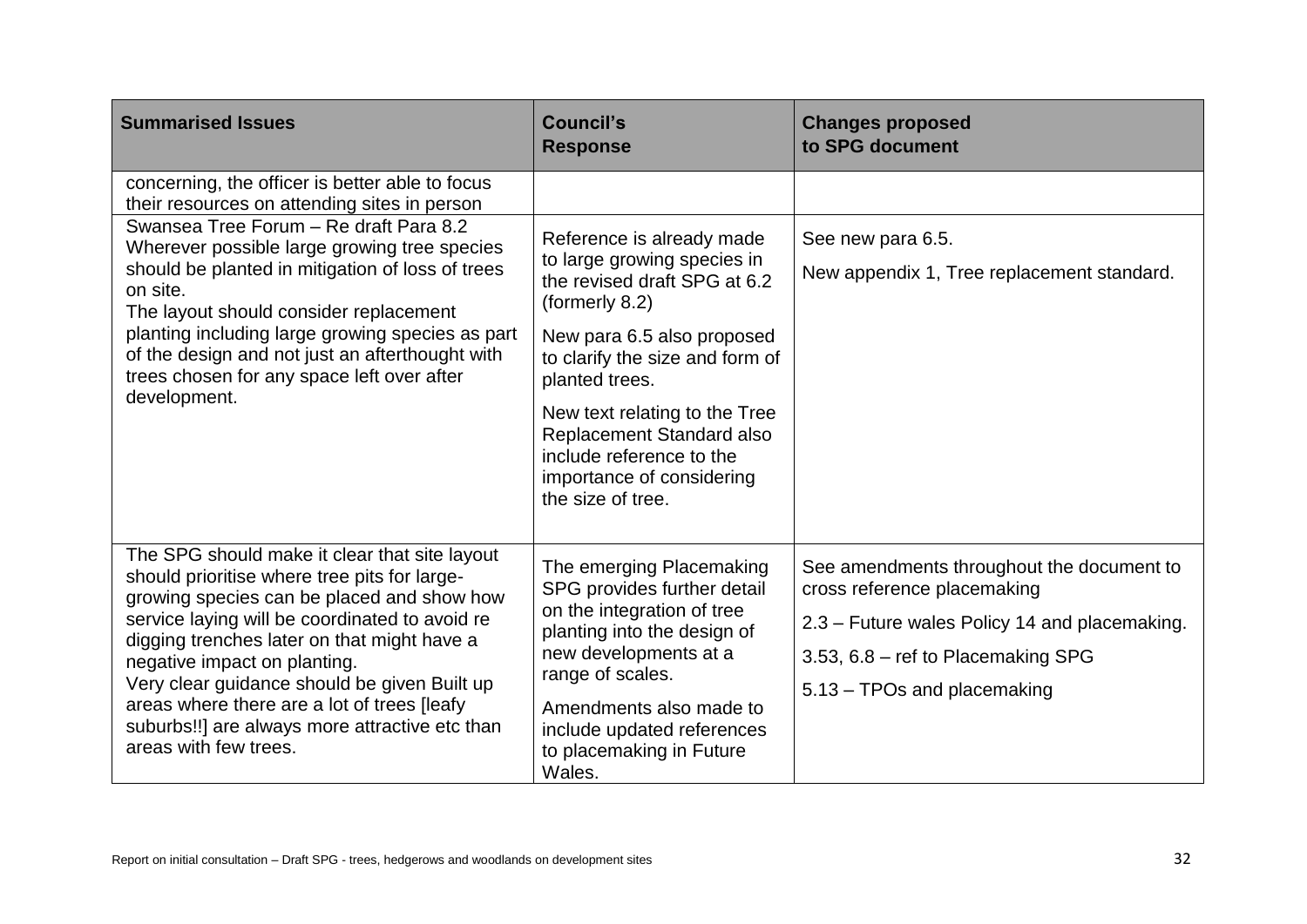| <b>Summarised Issues</b>                                                                                                                                                                                                                                                                                                                                                                                                                                                                                                                                                                                                                                                                                                                                                                                                                                                                                                                                                                                                           | <b>Council's</b><br><b>Response</b>                                                                                                                                                                                                                                                                                                                                                                                                                                                                                                                                                                           | <b>Changes proposed</b><br>to SPG document |
|------------------------------------------------------------------------------------------------------------------------------------------------------------------------------------------------------------------------------------------------------------------------------------------------------------------------------------------------------------------------------------------------------------------------------------------------------------------------------------------------------------------------------------------------------------------------------------------------------------------------------------------------------------------------------------------------------------------------------------------------------------------------------------------------------------------------------------------------------------------------------------------------------------------------------------------------------------------------------------------------------------------------------------|---------------------------------------------------------------------------------------------------------------------------------------------------------------------------------------------------------------------------------------------------------------------------------------------------------------------------------------------------------------------------------------------------------------------------------------------------------------------------------------------------------------------------------------------------------------------------------------------------------------|--------------------------------------------|
| Developments should not preclude retention of<br>trees in private gardens. Many householders<br>like trees in their gardens.                                                                                                                                                                                                                                                                                                                                                                                                                                                                                                                                                                                                                                                                                                                                                                                                                                                                                                       |                                                                                                                                                                                                                                                                                                                                                                                                                                                                                                                                                                                                               |                                            |
| The SPG should provide specific advice on trees<br>within the Gower AONB designation.<br>Gower Society (GS) has had concerns about<br>serious cases of woodland destruction<br>woodlands within the AONB that are not<br>protected.<br>GS commissioned a Planning Advice Report<br>which suggests that the boundaries between<br>what can be done under the felling licence and<br>what the City and County of Swansea (CCS) can<br>do to protect woodland, are blurred. It also<br>suggests that there was nothing wrong with the<br>process undertaken or the decisions made<br>relating to Cheriton as they were within what the<br>planning system allows, but that this can easily<br>be exploited by good advisors.<br>We suggest that the Draft SPG does not go far<br>enough, or indeed provide clarity, on how<br>unprotected trees, hedgerows and woodlands,<br>particularly within the AONB, should be<br>protected.<br>We consider that we should be seeking better<br>protection for unprotected trees, hedgerows and | Specific guidance on trees<br>within the AONB is provided<br>in the revised Draft<br>'Placemaking Guidance for<br>the Gower AONB',<br>The SPG sets out the<br>process to identify trees for<br>integration, retention and<br>replacement using the<br>relevant British Standards<br>and this process relates the<br>amenity value of trees<br>The SPG recognises that<br>trees also have ecological<br>and placemaking value and<br>references are made<br>throughout the document to<br>sign post to these parallel<br>considerations that will need<br>to be taken into account in<br>the planning process. |                                            |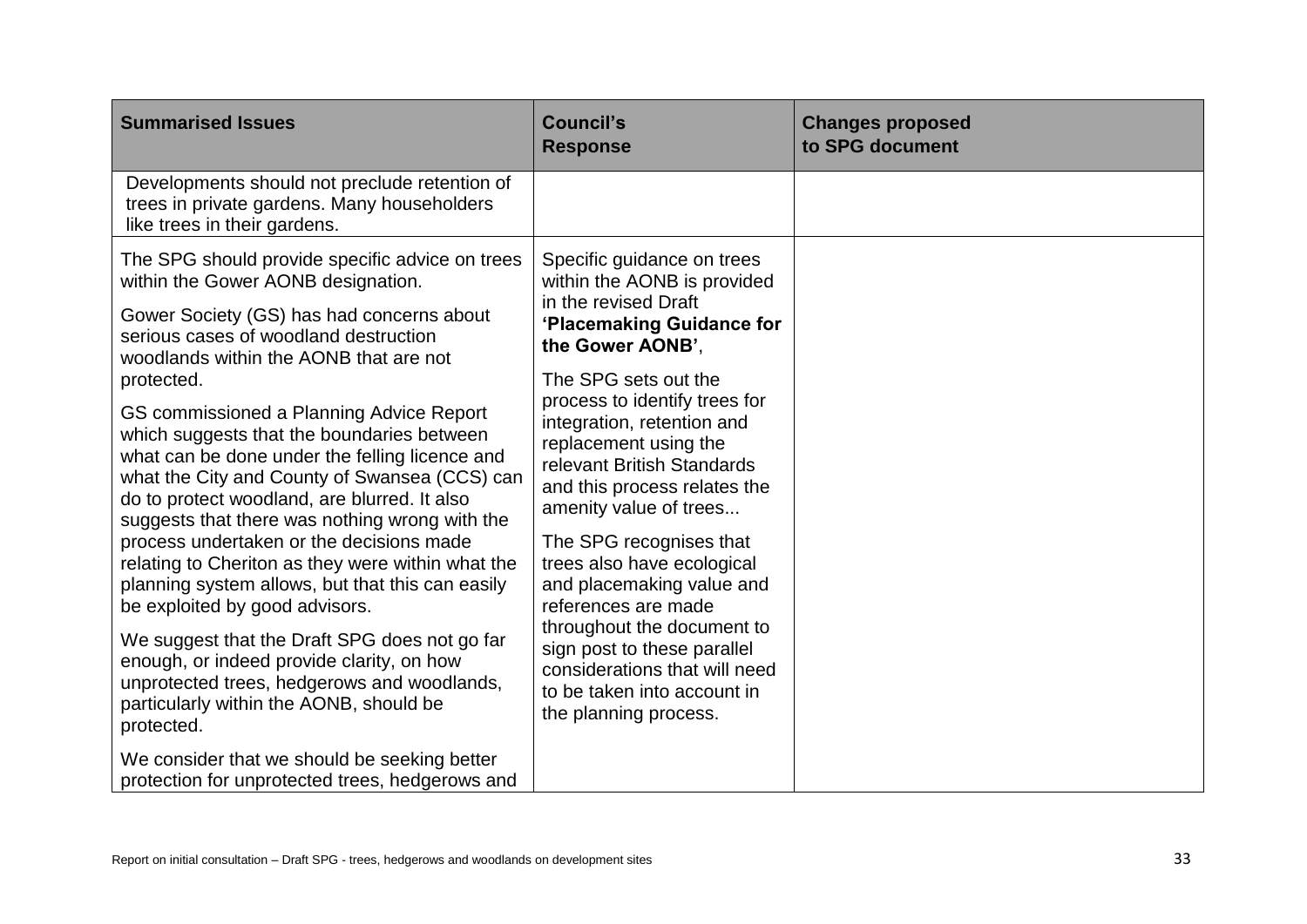| <b>Summarised Issues</b>                                                                                                                                                                                                                                                                                                                                                                                                                                                   | Council's<br><b>Response</b> | <b>Changes proposed</b><br>to SPG document |
|----------------------------------------------------------------------------------------------------------------------------------------------------------------------------------------------------------------------------------------------------------------------------------------------------------------------------------------------------------------------------------------------------------------------------------------------------------------------------|------------------------------|--------------------------------------------|
| woodlands within the AONB and that the means<br>of doing this should be clearly explained in the<br>Consultation Draft SPG, not loosely as 'on<br>development sites'. The vital importance of all<br>trees, hedgerows and woodlands to any<br>landscape and environment is clearly recognised<br>in Section 1.0, paragraphs 1.4 to 1.8. We would<br>wholeheartedly support these statements<br>especially in relation to the landscape of the first<br>UK designated AONB. |                              |                                            |